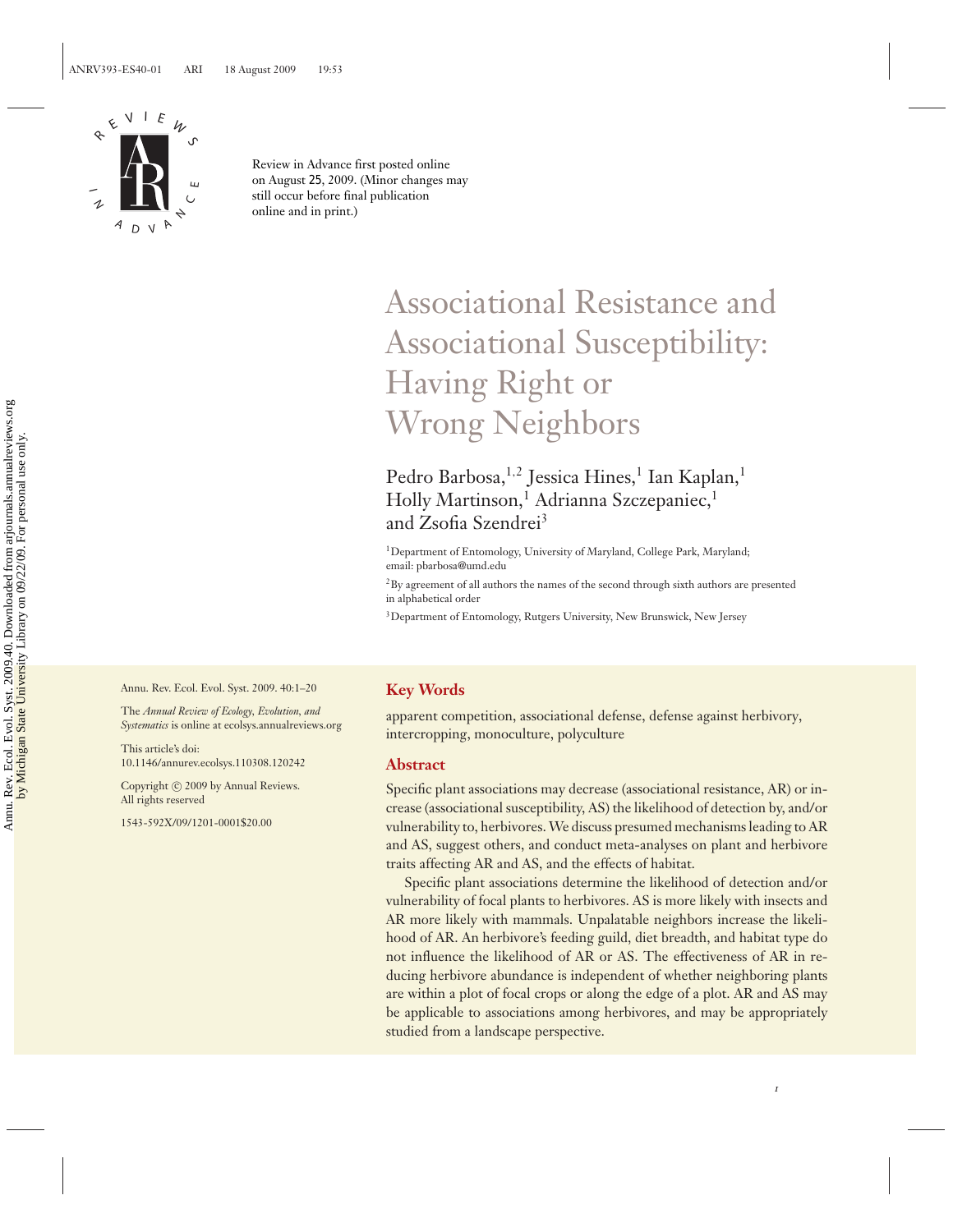# **INTRODUCTION: THE HISTORY OF THE CONCEPTS OF ASSOCIATIONAL RESISTANCE AND ASSOCIATIONAL SUSCEPTIBILITY**

In this review, we focus on direct and indirect interactions between plants in close proximity, in which the influence of one plant on another (hereafter referred to as the focal plant) increases (associational susceptibility, henceforth AS) or decreases (associational resistance, AR) the likelihood of detection by, and/or vulnerability of a focal plant to, herbivores (above and beyond its innate ability to avoid detection or damage owing to herbivory). The outcomes of these plant-plant interactions are viewed from a phytocentric perspective and, thus, typically measured as changes in the degree of herbivory and/or abundance of herbivores.

Root and colleagues (Root 1973, Tahvanainen & Root 1972) were among the earliest to affirm the importance of specific plant-plant associations in the likelihood that a plant will be detected and/or vulnerable to herbivory. Atsatt & O'Dowd (1976) discussed AR, stressing the importance of the right kind of diversity, that is, suggesting that not all plant species diversity results in changes in detection by, and/or vulnerability to, herbivores. They also suggested [and Evans 1983, Wada et al. 2000, and Karban & Maron (2002) later demonstrated] that adjacent plants conferring AR could be conspecifics that differ in some fashion, as well as individuals of different species.

To date, AR and AS have been demonstrated in terrestrial plants affected by vertebrate (Hjältén) et al. 1993, McNaughton 1978) and invertebrate herbivores (Finch et al. 2003), in marine algaemesograzer interactions (Hay 1986, Pfister & Hay 1988) and in mussel-plant epiphyte interactions (Laudien & Wahl 1999), and speculated for sponges (Wulff 1997) and phytoplankton (Steiner 2001). Thus, AR and AS are widespread ecological interactions, although AS has been reported less frequently (but see Parker & Root 1981, Rand 1999, Thomas 1986, White & Whitham 2000).

## **Contrasting Associational Resistance, Associational Susceptibility, and Other Basic Ecological Interactions**

Fundamental ecological associations include consumer-resource interactions, competition, mutualism, amensalism, commensalism, facilitation, epibiosis, and, we would add, AR and AS. All of these interactions are commonly contrasted based on whether the interaction is favorable, detrimental, or neutral for the interacting species (that is,  $+/-$ ,  $+/+$ ,  $-/-$ ,  $+/0$ ,  $-/0$ ). Thus, consumer-resource interactions are +/−, competitive interactions −/−, amensalisms −/0, and commensalism +/0. AR, AS, and the two closely related interactions, facilitation and epibiosis can be similarly described. In AR, the outcome of the interaction is  $+$  for a focal plant, with regard to avoidance of detection and reduction of herbivore damage, and – in AS. The impact on neighboring plants can be  $0, +$ , or  $-$ . Epibiosis is a relationship in which one (epiphytic) organism lives attached to another and may be benefited or harmed as a result of the intimate relationship, depending on the influence of the substrate species (Wahl & Hay 1995). Facilitation involves associations between species that benefit at least one species and cause no harm to the associated species (Stachowicz 2001). Thus, some facilitation interactions can be described as AR if the benefit accrued is protection from herbivory (Callaway 1995) and some epibiosis can result in AR or AS if attachment increases or decreases herbivory of the plant epiphyte (Hay 1986, Wahl & Hay 1995). (For further details see **Supplemental Text 1**. Follow the **Supplemental Material link** in the online version of this article or at **http://www.annualreviews.org/**.)

Although AR and AS (like other interactions such as consumer-resource interactions, competition, mutualism, and so on) involve interactions between two organisms (that is, plants), the outcome of the interactions affect, and is affected by, a third (herbivorous) species. We previously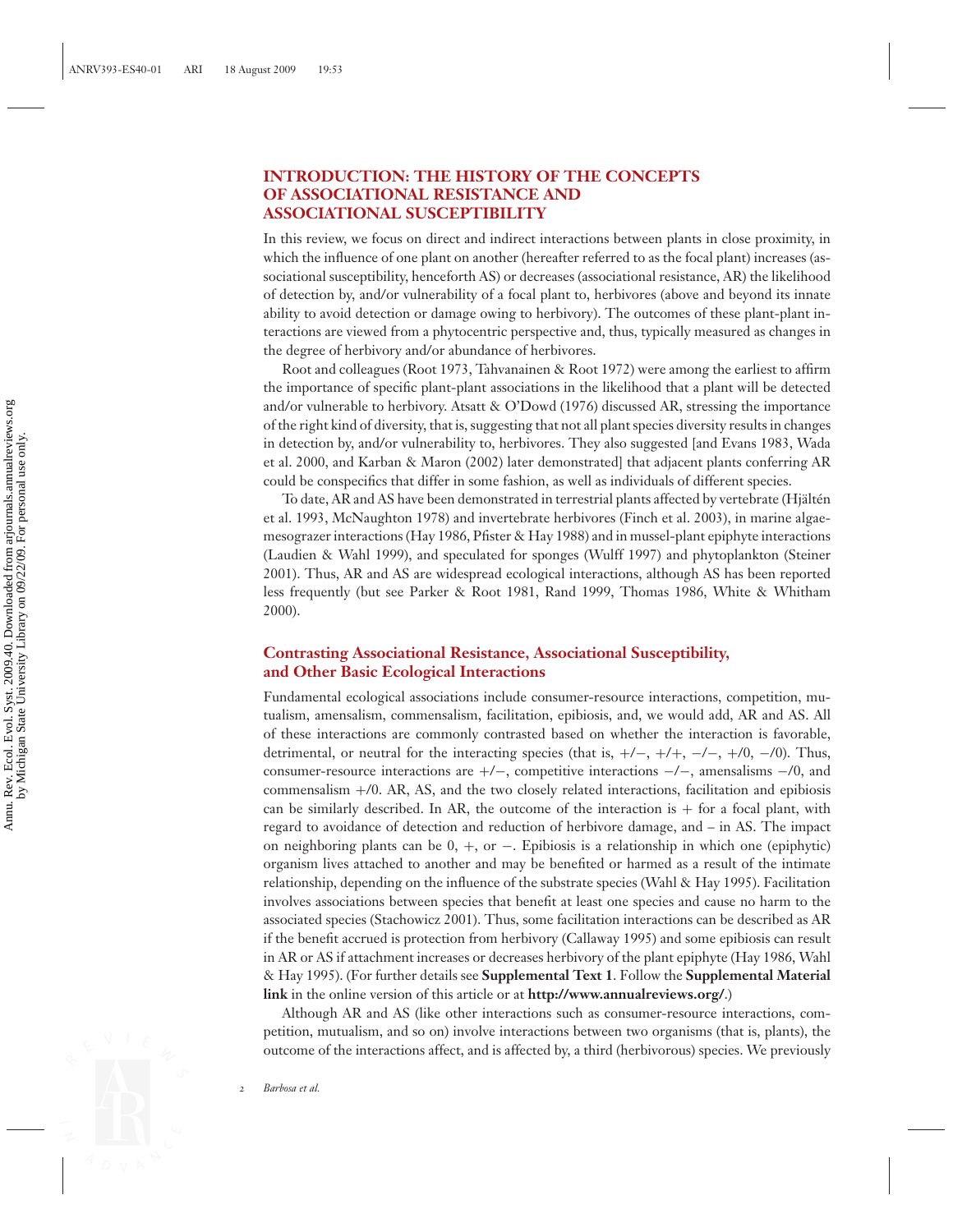represented AR and AS as two-species interactions. However, AR and AS can be viewed as indirect interactions that depend on differential responses of herbivores (perhaps via apparent competition), differential responses of natural enemies to plant traits (see discussion below), or plant-plant interactions involving a plant other than the focal or neighboring plant.

# **ASSOCIATIONAL RESISTANCE AND ASSOCIATIONAL SUSCEPTIBILITY: A REVIEW OF MECHANISMS**

Understanding the mechanisms that underlie AR and AS helps to characterize and comprehend these phenomena. However, data on mechanisms that drive AR and AS interactions are primarily anecdotal. Although some experimental investigations of mechanisms are reviewed, these are insufficient to undertake a meta-analysis. Thus, we review and discuss mechanisms traditionally considered to be important in AR and AS, and propose novel mechanisms yet to be evaluated. In general, AR and AS may occur as a result of the differential response of focal and neighbor plants to key resources (that is, abiotic factors) or as a result of differential responses of focal plants or associated animals to neighboring plants (biotic factors).

## **Abiotic Mechanisms: Effects on Plants and Animals**

Clearly, there are many abiotic factors that may alter the likelihood of detection by, and/or vulnerability of a focal plant to, herbivores. We offer two examples. The availability of soil macronutrients to focal plants may be influenced by neighboring plants. They may alter the quantity or quality of soil nutrients needed for defense and growth of focal plants, both of which may determine abundance of, and vulnerability to, herbivores. For example, defoliation of *Trifolium repens* can increase the transfer of N from this legume to a neighboring perennial ryegrass (*Lolium perenne*) (Ayres et al. 2007). In addition, if a long-lived focal plant grows adjacent to a N-fixing neighbor, in theory, it could ultimately have a larger pool of nitrogen via decomposition of dead neighbor plants or tissues (van Ruijven & Berendse 2005). A similar increase in soil richness may occur as a consequence of herbivory of neighboring plants. Frass deposition by herbivores can enrich the soil and enhance growth of adjacent focal plants (Frost & Hunter 2007) or alter their defensive capacity.

Changes in microclimate, caused by neighboring plants, can influence the behavior of herbivores and their natural enemies. Few studies have investigated whether this mechanism might lead to AR or AS. Nevertheless, such changes in microclimate (e.g., light intensity, temperature, and humidity) could influence herbivore colonization and herbivory of focal plants (Osisanya 1970), via changes in oviposition and survival. Herbivore abundance and damage also may be affected by microclimate indirectly, if it influences natural enemy host finding, foraging, and mating. One, or all, of these changes may determine the likelihood of AR or AS.

#### **Biotic Mechanisms**

Biotic mechanisms may include (*a*) traits of neighboring plants that directly alter the behavior or survival of focal plant herbivores or their natural enemies, (*b*) plant-plant competition that alters focal plant traits affecting herbivore colonization and damage, and (*c*) differences in the relative abundance of focal and neighboring plants that directly or indirectly affect herbivore colonization and damage.

**Finding and accepting host plants: constitutive plant traits and signals.** The ability of neighboring plants to camouflage (Perrin & Phillips 1978), confuse, or in some way interfere with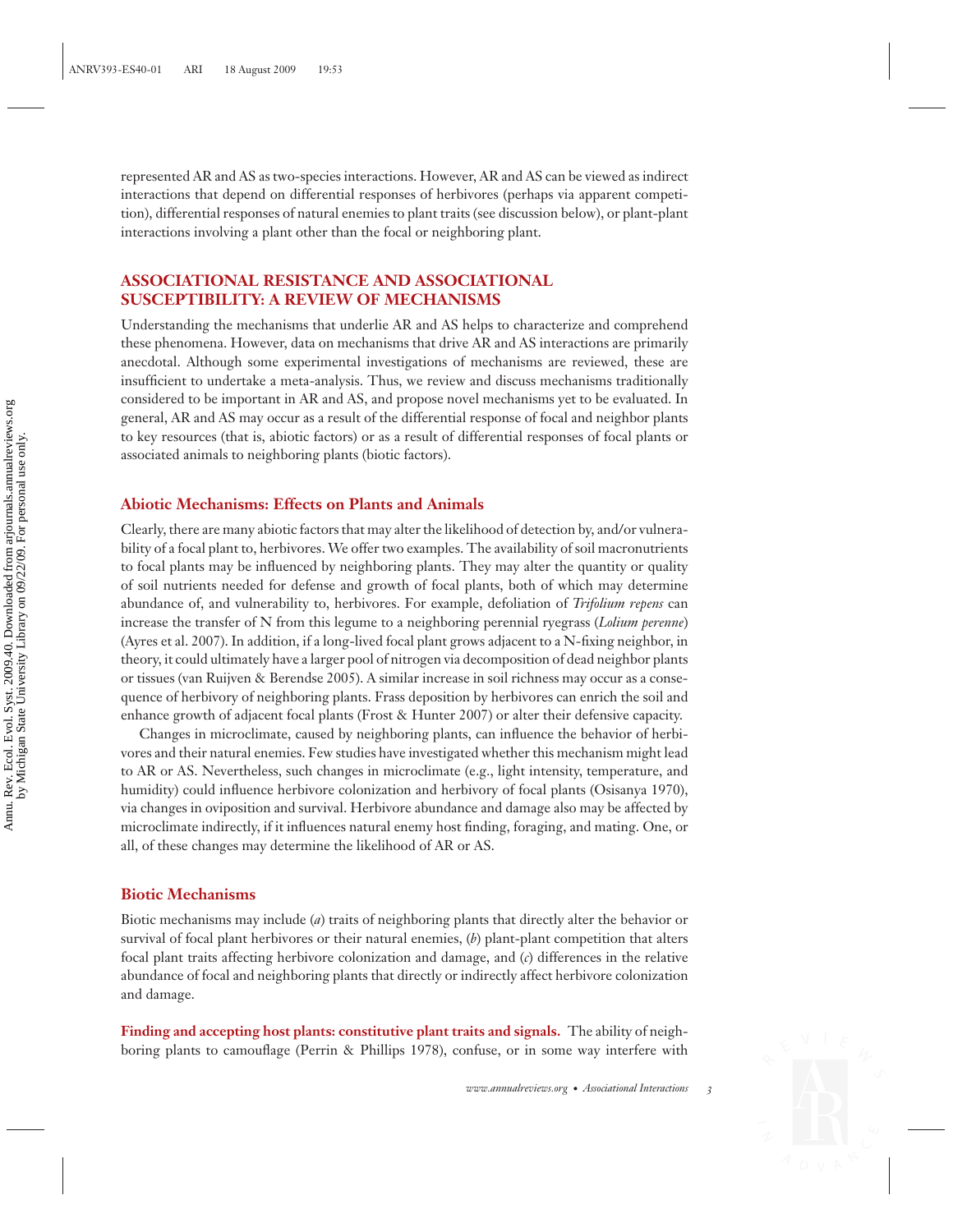the ability of herbivores to orient toward and find focal plants (Finch et al. 2003, Hay 1986, McNaughton 1978, Pfister & Hay 1988) may play a key role in AR. Avoiding detection by herbivores may be a relatively simple but nevertheless effective mechanism leading to AR. This may be achieved via precontact cues [such as volatile signals and water borne cues (Toth 2007) or visually perceived traits], as well as via postcontact deterrents or antifeedants of neighboring plants, which cause herbivore dispersal away from focal plants. Of course, the concept of escape through concealment or evasion is dependent on the sensory modality used by herbivores to find, evaluate, and accept host plants, or reject nonhosts.

Visual cues from neighboring plants may disrupt colonization by invertebrate herbivores. For example, leaf color of neighboring plants can disrupt host finding by the cabbage root fly (Finch et al. 2003). Similarly, neighboring plant architecture may play a role in the ability of neighboring plants to mask, repel, or confuse focal plant herbivores (Marquis et al. 2002). Ultimately, the occurrence of AR or AS depends on whether herbivore repulsion results in long- or short-distance dispersion, that is, whether herbivores move to distant plants or adjacent focal plants (Potting et al. 2005). Long distance repulsion has been demonstrated in managed habitats and is the basis of the disruptive crop strategy, which relies on the emigration-inducing effect of the neighboring vegetation on pests (Vandermeer 1989). Precontact responses to neighboring plant volatiles may be associated with the presence of toxic compounds and may be a mechanism by which contact with adjacent focal plants is avoided. Herbivores may respond to toxic plant allelochemicals as they respond to some synthetic toxins (Nauen 1995) by being repelled even at low concentrations. Such a rejection of neighboring plants may potentially alter focal plant vulnerability.

Neighboring plants may impede access simply by visually blocking the focal plant and reducing the likelihood of detection (Rausher 1981) or by interfering with herbivore movement, as demonstrated or speculated by Risch (1981), Coll & Bottrell (1994), and Holmes & Barrett (1997). Repeated physical encounters with neighboring plants, even if random, may induce herbivore movement out of a patch. *Diabrotica balteata* beetles tend to emigrate more from polycultures that include a nonhost plant than from host monocultures (Risch 1981). Monocultures also are more likely to induce area restricted movement, making herbivores less likely to leave a patch (Bach 1980b, Holmes & Barrett 1997, Risch 1981).

Alternatively, neighboring plants may act as attractant (or decoy) plants (Tahvanainen & Root 1972) and retain herbivores (Holmes & Barrett 1997), thus reducing colonization and feeding on nearby focal plants, or permitting focal species, age classes, or morphs to escape a relatively vulnerable stage (Atsatt & O'Dowd 1976). In managed habitats, this concept is the basis of the trapcrop strategy that relies on "attractive plants" as sinks for pests and results in reduced colonization of crop plants. Examples include borders of sorghum trap-crops that intercept green stinkbug colonization of cotton fields (Tillman 2006) and rows of beans in the middle of a field that effectively attract beet armyworms away from tomatoes (Rosset et al. 1985).

Neighboring plants that act as sinks also may lead to AS of focal plants via a spill-over effect, where herbivores move from sink plants onto focal plants (Wada et al. 2000, White & Whitham 2000). For instance, the occurrence of *Opuntia corallicola* anywhere in the immediate vicinity of the cactus *Opuntia stricta* results in severe infestation by the herbivore *Cactoblastis cactorum*, and in death of *O. corallicola* (Stiling et al. 2004).

**Induced defenses and communication between plants.** Since the early to mid-1980s, evidence has accumulated that herbivore damage can result in the production of volatiles that trigger defensive responses in nearby conspecifics or unrelated plants. Although the concept has been the subject of debate (Dicke et al. 2003, Shonle & Bergelson 1995), there is sufficient evidence from past and recent research to support the concept of interplant communication (that is, eavesdropping).

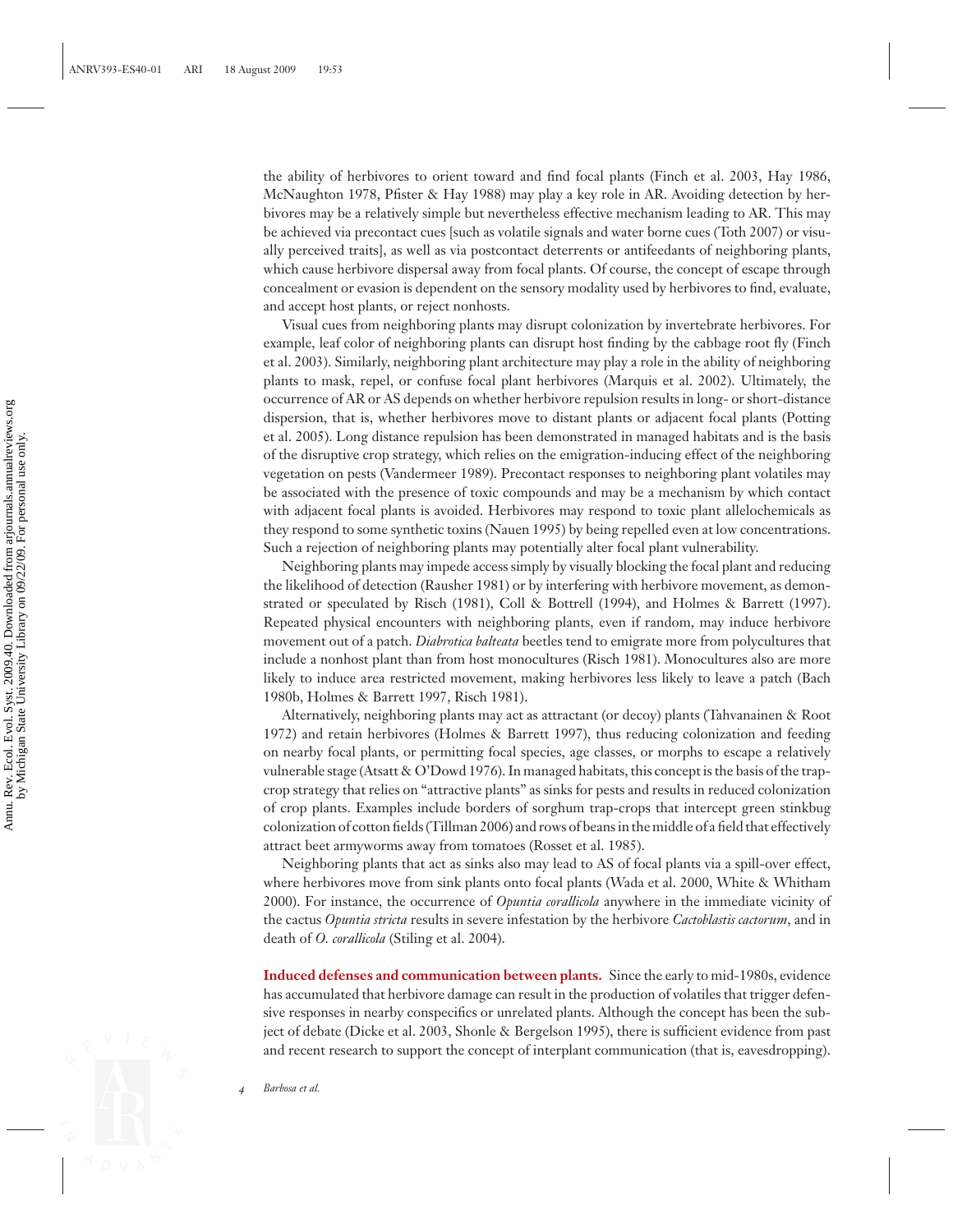Annu. Rev. Ecol. Evol. Syst. 2009.40. Downloaded from arjournals.annualreviews.org<br>by Michigan State University Library on 09/22/09. For personal use only. Annu. Rev. Ecol. Evol. Syst. 2009.40. Downloaded from arjournals.annualreviews.org by Michigan State University Library on 09/22/09. For personal use only.

Eavesdropping provides an effective mechanism by which plant associations might lead to AR, via its effects on the behavior and survival of herbivores (Karban & Maron 2002) and their natural enemies (Dicke 1994), although experimental data from field studies is lacking.

Thus, the impact of neighbors on focal plants may be mediated by chemical and visual cues. Herbivory of neighboring plants may produce volatiles that influence the likelihood of detection and/or vulnerability of neighboring or focal plants. For example, undamaged wheat seedlings attract aphids, whereas odors released from aphid-infested wheat seedlings repel aphids (Quiroz et al. 1997). These types of changes have the potential to temporally alter the vulnerability of any nearby aphid-susceptible focal plants. In general, if focal and neighboring plants share herbivores, the impact of the presence of herbivores on neighboring plants may lead to repulsion of focal plant herbivores, or spill-over onto focal plants.

Neighboring plant volatiles may either directly induce the production of defensive volatiles in a focal plant or prime its defense physiology (Engelberth et al. 2004). In a priming interaction, signaling compounds from a damaged neighboring plant may be insufficient to elicit a change in the defensive chemistry of a focal plant but may prepare its defensive physiology to quickly produce defense compounds, if damaged. The quantities of the signaling compound methyl jasmonate, released by sagebrush (*Artemisia tridentata*), are insufficient to elicit the production of defensive compounds in a nearby plant. However, exposure to volatile organic compounds (VOC) (such as methyl jasmonate) from damaged neighboring plants change focal plants so that they are ready (primed) to induce defenses if damaged, and therefore, respond more rapidly (or to a greater degree) than unprimed plants. Both conspecifics (Farmer 2001, Heil & Kost 2006) and unrelated focal plants (Kessler et al. 2006) may be primed by damaged neighbors, but priming may be a species-dependent phenomenon. For example, proteinase inhibitor activity in native *Nicotiana attenuata* can be primed by a VOC bouquet emanating from damaged sagebrush (Kessler et al. 2006). However, VOC from *Manduca sexta*-infested *N. attenuata* fails to prime nearby conspecifics (Paschold et al. 2006).

Although the induction of defensive compounds, or priming, of focal plants by neighbors, may be effective mechanisms leading to AR, these mechanisms are likely to be spatially limited. Induced volatiles may only trigger changes over short distances. Dolch & Tscharntke (2000) found that defoliation of alder *Alnus glutinosa* by leaf beetles led to a local change in susceptibility to herbivory of nearby plants, but the response was greatly reduced within a few meters of the damaged tree. Sagebrush plants experienced less damage by herbivores only within 60 cm of experimentally clipped conspecifics (Karban et al. 2006). Eavesdropping by unrelated species appears to occur over even shorter distances (Karban 2001; Karban et al. 2004, 2006). Eavesdropping by tobacco responding to cues released by sagebrush occurred over distances of up to 10–20 cm (Karban et al. 2003), and mule's ears (*Wyethia mollis*) plants gained protection within 10–15 cm of a sagebrush canopy (Karban 2007). Thus, volatile-mediated AR may be a fine-grained phenomenon.

Volatiles from damaged plants also may induce indirect defenses in focal plants. For example, an artificial blend of VOC that resembled the blend from herbivore-infested lima bean plants enhanced the secretions of extrafloral nectar, a resource for natural enemies (Kost & Heil 2006). Similarly, VOC-exposed maize plants produced enhanced levels of aromatic and terpenoid volatiles between 180 and 300 min after defense elicitation, which coincided with the time period in which improved attraction of the parasitoid *Cotesia marginiventris* was observed (Ton et al. 2007).

Not only may airborne communication be important in AR and AS, but belowground communication or connections between focal and neighboring plants also may mediate AR and AS. Species in the plant parasitic genus *Castilleja* (indian paintbrush) do not produce alkaloids but take up alkaloids (like lupanine) when parasitizing hosts in the genus *Lupinus.* Indian paintbrush individuals parasitizing bitter lupines (which contain alkaloids) were subject to less damage from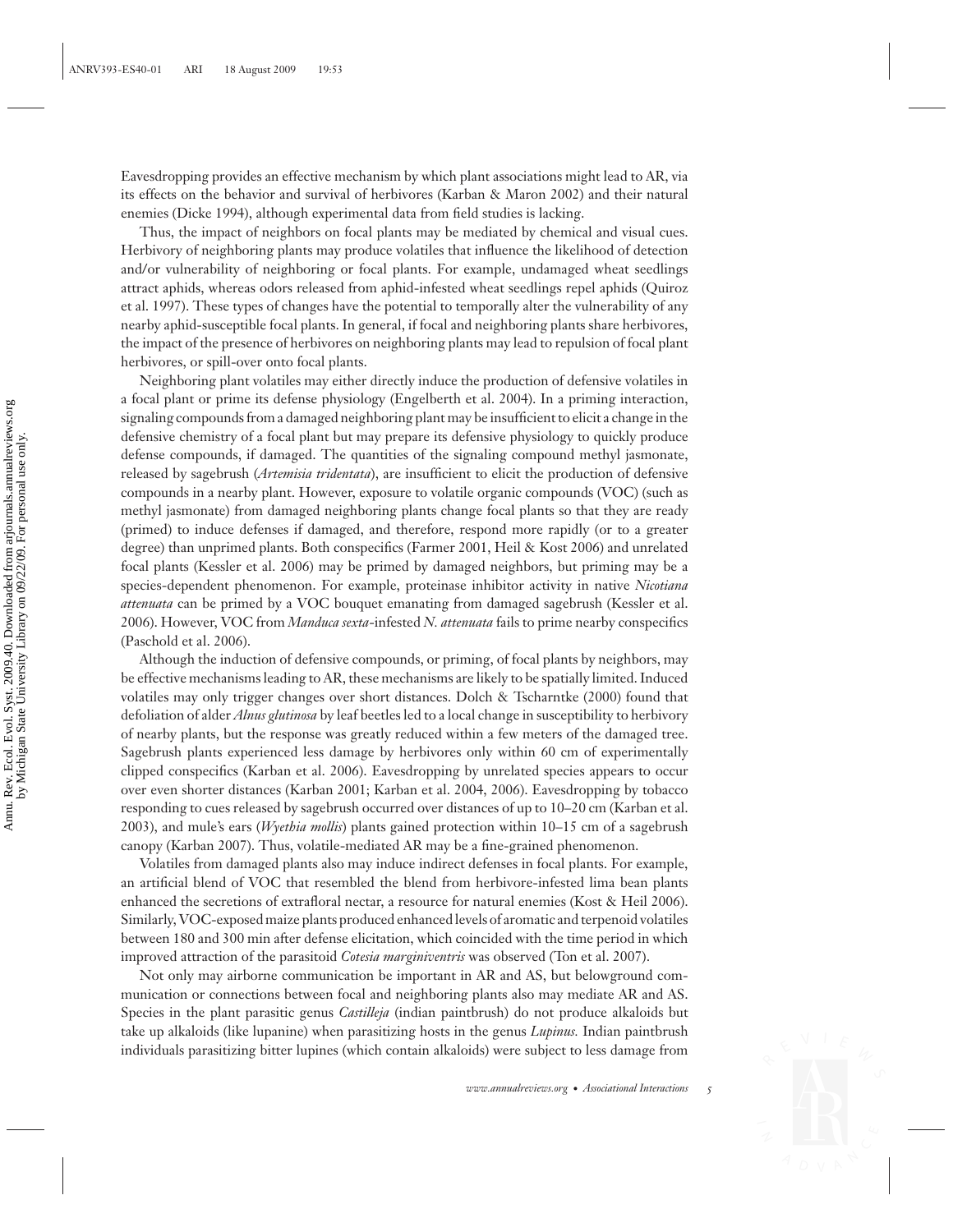herbivores than those parasitizing sweet lupines, which only contain a trace amount of alkaloids (Adler 2000). Different paintbrushes facing herbivory by specialists and generalists may achieve AR or AS depending on the lupine with which they are associated (Marvier 1998). Lupine alkaloids vary quantitatively and qualitatively and, thus, vary in toxicity to herbivores (Wink et al. 1995). Thus, the likelihood of detection and/or vulnerability of *Castilleja* species to herbivores (and thus AR or AS) may be determined by the chemistry of neighboring host plants (but see Schädler et al. 2005). Other examples provide supportive evidence. The uptake of defensive mycotoxins from endophyte-infected host grass enhances the resistance of the hemiparasitic plant *Rhinanthus serotinus* to a generalist aphid herbivore (Lehtonen et al. 2005).

Root exudates from neighboring plants also may protect focal plants or increase the likelihood of detection by, and/or vulnerability to, herbivores. For example, the roots of a large number of legumes produce defensive isoflavonoids that are deterrent or insecticidal compounds. These compounds are effective against soil-borne insect larvae (Dakora 2003). Root exudates may be induced and have an indirect effect on herbivores. For example, the entomopathogenic nematode *Heterorhabditis megidis* is attracted to the sesquiterpene (E)-β-caryophyllene, which is released by maize roots damaged by larvae of the beetle *Diabrotica virgifera virgifera* (Rasmann et al. 2005). Although, more research is needed, AR or AS interactions may be mediated by these and other mechanisms, acting belowground.

**The importance of physical defenses.** Focal plants may gain protection from herbivory owing to their proximity to neighboring plants defended by antiherbivore physical traits (Baraza et al. 2006, Gonzalez-Teuber & Gianoli 2008, Rousset & Lepart 2000). For example, survival and ´ growth of transplanted *Quercus robur* trees is severely suppressed in grasslands and woodlands, in the presence of cattle and rabbits. Only when they were near young, thorny *Prunus spinosa* shrubs did transplanted *Q. robur* seedlings survive and grow equally well within and outside exclosures, showing the importance of this form of AR (Bakker et al. 2004). The protection of focal plants by neighboring plants with spines is a clear example of a mechanism by which access to focal plants is limited (Bakker et al. 2004, Baraza et al. 2006). However, spines don't protect plants against invertebrate herbivores and may not protect against small vertebrate herbivores such as rabbits and voles that can go underneath and in between thorns and spines (Manson et al. 2001). Spineless plants also can physically impede or prevent access to focal plants by vertebrates (Gòmez et al. 2001) or invertebrates (Rausher 1981).

Physical mechanisms limiting access to focal plants also can be observed in marine habitats. The sweeping motion of the brown algae *Desmarestia viridis* repels the green sea urchin, *Strongylocentrotus droebachiensis. Agarum cribrosum* juveniles escape grazing by sea urchins by inhabiting areas under the canopy of *D. viridis*, where urchin densities are markedly reduced, compared to the surrounding area (Gagnon et al. 2003). Additional field tests of all of the potential mechanisms discussed above, within the context of AR and AS, are needed.

**Accumulation of natural enemies.** Natural enemies may accumulate upon neighboring plants for a variety of reasons but this aggregation, potentially, may have an impact on the vulnerability of nearby focal plants to herbivory. For example, one might predict AR when neighbors provide food (that is, nectar or pollen) and or shelter (domatia or abandoned leaf tiers) for herbivore natural enemies. For example, a pollen-producing plant can indirectly decrease herbivore densities on a nearby plant by attracting omnivorous predators (Harmon et al. 2000). If the resources attract or retain herbivores, then AS would be likely. That is, one might predict AS when neighbors provide herbivores nutrients such as nectar, and non-nutritional resources such as habitat, enemy-reduced space, and so on.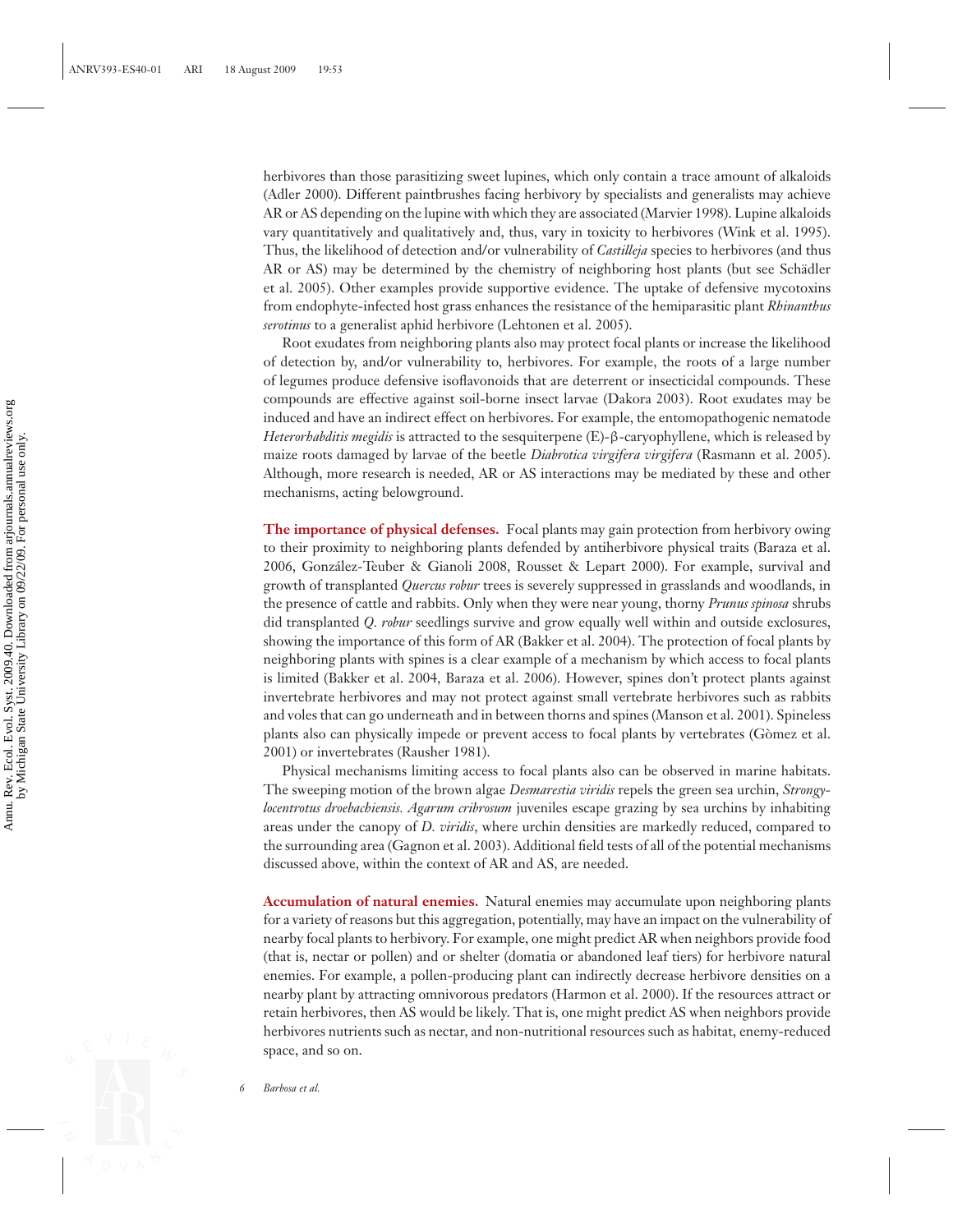Annu. Rev. Ecol. Evol. Syst. 2009.40. Downloaded from arjournals.annualreviews.org<br>by Michigan State University Library on 09/22/09. For personal use only. Annu. Rev. Ecol. Evol. Syst. 2009.40. Downloaded from arjournals.annualreviews.org by Michigan State University Library on 09/22/09. For personal use only.

Natural enemies, be they parasitoids or predators, also respond to chemical traits such as constitutive and damaged-induced volatiles (Dicke 1994, Kessler & Baldwin 2001). Although most available data suggest that induced volatiles attract natural enemies to an infested plant, it is possible that other induced volatiles may repel natural enemies and thus either AR or AS may result. Nevertheless, attraction of natural enemies to a neighboring plant could potentially reduce the movement of natural enemies from neighboring plants to focal plants, resulting in AS due to a reduced impact of natural enemies on focal plant herbivores. However, it is perhaps more likely that attraction of natural enemies to neighboring plants may result in movement onto nearby focal plants, a spill-over effect providing AR.

The additional consequence of the spill-over may be reduced herbivory. In general, parasitized herbivores consume less than unparasitized individuals (Hopper & King 1984, Powell 1989); the only exception is hosts parasitized by gregarious or polyembryonic parasitoids ( Jones et al. 1982). Thus, AR (if based on damage imposed) may result even without an immediate reduction of herbivore numbers. Unfortunately, little research has been conducted on the consequences to AR or AS of the attraction of natural enemies to volatiles of damaged or undamaged neighboring plants.

**Relative abundance of focal and neighboring plants.** Conclusions on AR and AS invariably have been confounded by the potential importance of the relative abundance of focal and neighboring plants. In some circumstances, the occurrence of AR and AS may have less to do with specific traits of neighboring plants and more to do with the relative abundance of neighboring plants, that is, the relative concentration or intensity of traits that affect herbivores. For instance, the strongest predictor of egg load of the Eurasian flower head weevil, *Rhinocyllus conicus,* on wavyleaf thistle (*Cirsium undulatum*) was the availability of flower heads of the native congener Platte thistle (*Cirsium canescens*). More important, egg load on wavyleaf thistle decreased as the number of Platte thistle flower heads increased (Russell & Louda 2005). However, data on the relationship between plant density and herbivore abundance are equivocal. There are numerous examples of a positive correlation between plant density and herbivore abundance. On the other hand, herbivore density in sparse plantings or isolated plants of species such as *Brassica*, sugar beets, beans, and oaks may be many times greater than that on plants in dense stands (Cromartie 1975, Futuyma & Wasserman 1980, Thompson 1978).

In part, the reason may be because differences in plant density can be confounded or compensated for by plant species biomass. That is, individuals of a plant species vary widely in their size. The number of insect herbivores associated with a plant may be correlated with the plant biomass. The density of two plant species may be the same but their biomass may differ. Plants that offer a larger resource may have greater herbivore species richness and abundance (Bach 1980a, Evans 1983, Marques et al. 2000). Thus, AR or AS may depend not just on the number of individuals of a neighboring plant but on their biomass. For example, the palatable epiphytic algae *Hypnea musciformis* occurs only among dense patches of the unpalatable brown seaweed *Sargassum filipendula*. *H. musciformis* is protected by *S. filipendula* but only if the mass of *H. musciformis* is less than 10–15% of that of *S. filipendula*'s mass (Hay 1986).

**Competition.** In immobile organisms like plants, competition for resources (among adjacent plants) is a key determinant of survival, growth, development, and size, among other things. Thus, competition between neighboring and focal plants may influence herbivory and the likelihood of AR or AS (Agrawal 2004, Agrawal et al. 2006, Hambäck & Beckerman 2003). Competition-related changes in focal plants may include the quantity and/or quality of nutrients and antiherbivore defenses, or plant secondary metabolites used by specialists to find, accept, and initiate feeding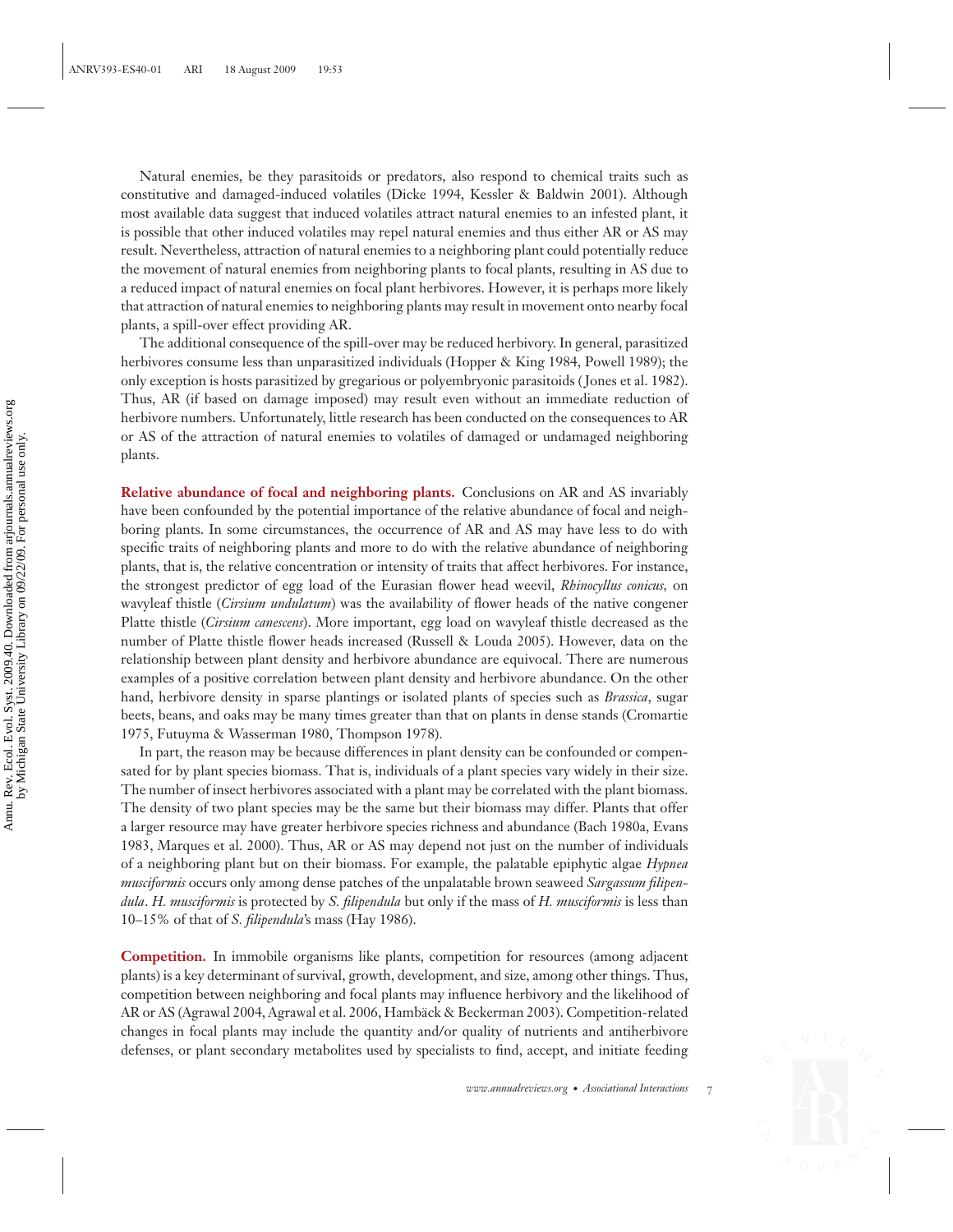(Bach 1980a; Gold et al. 1990; Letourneau 1990, 1995; den Belder et al. 2000), all of which may influence AR and AS. For example, focal milkweed (*Asclepias syriaca*) plants received up to 2.6 times the photosynthetically active radiation and 1.6 times the red to far-red ratio of light when neighboring grasses were clipped (to simulate herbivory) thereby reducing light competition (Agrawal & Van Zandt 2003). Increased exposure to light also may improve milkweed defense because cardenolide content increases in light environments (Kosinski 1996). If focal milkweed plants occur next to grass species that are attractive to and defoliated by herbivores, they may experience AR owing to enhanced defenses as well as release from competition.

However, competition and herbivory on focal and neighboring plants act in a complex and nonadditive fashion (Agrawal 2004, Barton & Bowers 2006). Milkweeds growing next to grass are subject to AS and suffer 10% greater herbivory by adults of specialist *Tetraopes* beetles than milkweeds growing alone. Neighboring grass species enjoy competitive release because beetle herbivory on milkweed roots completely alleviates the competitive effect of milkweed on grass (typically, a 23% reduction in grass biomass). However, in some other plant associations there may be no significant interaction between competition and defoliation (Augner et al. 1997).

Clearly, more experimental evidence is needed to address the circumstances under which plant competition leads to AR and AS, if indeed it does. Herbivory and competition may be inseparable and interacting forces. Thus, determining cause and effect relationships may be a daunting task (Augner et al. 1997, Hambäck & Beckerman 2003, Mulder & Ruess 1998). Predicting whether an association between competing plants will result in AR and AS is, at best, a complex and circumstance-specific phenomenon, depending on the focal and neighboring plant species, the herbivore, and extant biotic and abiotic conditions.

## **INSIGHTS FROM A META-ANALYSIS**

Although experimental data on AR and AS mechanisms are lacking, there is sufficient data to conduct meta-analyses on the importance of plant and herbivores traits in AR and AS. In addition, we conducted a meta-analysis to determine if the likelihood of observing AR and AS differs in managed and unmanaged habitats and whether traits unique to managed habitats influence the likelihood of AR and AS.

We scored a total of 164 unique plant-herbivore-plant interactions obtained from 68 published studies investigating 118 plant species and 78 herbivore species. In the meta-analyses, a positive effect size (Hedges' d) indicates that a greater level of herbivore abundance/damage was observed in the presence of a neighboring plant (AS), whereas a negative effect size denotes a lower level of herbivore abundance/damage in the presence of a neighbor (AR). An effect size near zero suggests that neighboring plants had little-to-no impact on focal plant herbivores. For details on metaanalysis methodology and a list of studies used with associated effect sizes, see **Supplemental Text 2** and **Supplemental Table 1**, respectively.

#### **Having Right or Wrong Neighbors**

Results of our meta-analysis supported our main prediction that the presence of neighboring plants does make a difference in the likelihood that herbivores will detect and/or damage focal plants. The cumulative effect size for both response variables was negative (herbivore abundance,  $d_{+} = -0.6765$ ; plant damage,  $d_{+} = -0.0509$ ), indicating that, in the presence of a neighbor, AR is observed. However, the effect was significant only when herbivore abundance was the predictor variable (**Figure 1***a*) but not when plant damage was the predictor variable (**Figure 1***b*). This dichotomy may be an artifact because the most compelling demonstrations of AR are in managed

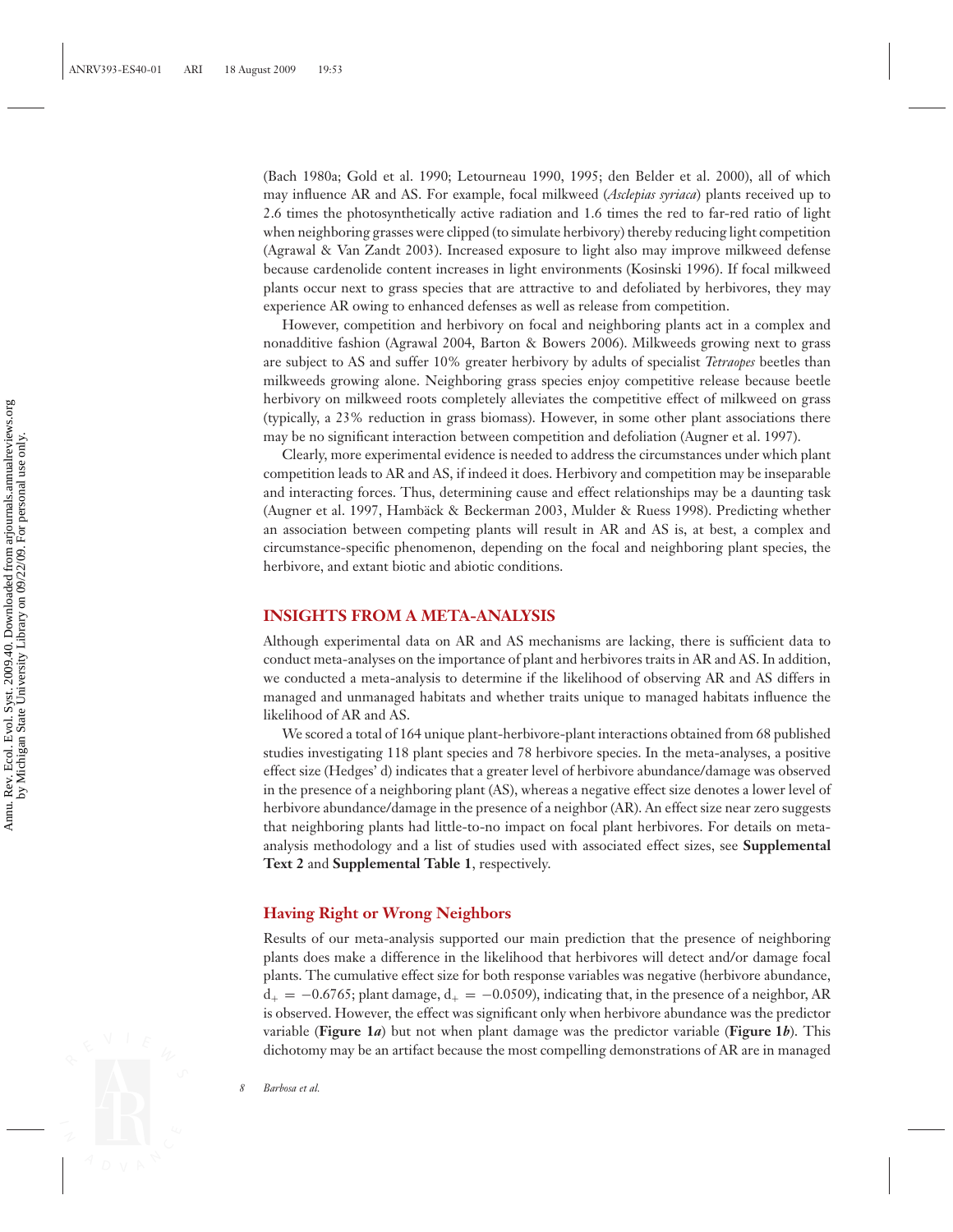

#### **Figure 1**

The distribution of effect sizes across all studies measuring either (*a*) herbivore abundance or (*b*) plant damage as a means for quantifying associational resistance (AR) and associational susceptibility (AS) (error bars = variance). Each data point is a unique observation in our dataset and arranged in rank order. Positive effect sizes are indicative of AS, whereas negative effect sizes denote AR.

habitats, and studies of AR in managed habitats almost always report differences in herbivore abundance rather than plant damage. Alternatively, neighboring plants may have a more significant impact on herbivore abundance because neighboring plant precontact cues may reduce herbivore attraction to focal plants. If these cues fail to prevent colonization, avoidance of damage may be difficult, that is, neighboring plants may be less likely to reduce focal plant damage once herbivores colonize.

Nevertheless, these results indicate that neighboring plants, as a whole, can reduce herbivore abundance on focal plants. Furthermore, an effect size of 0.7–0.8 is considered to be a large effect (Tonhasca & Byrne 1994), suggesting a strong impact of AR, when herbivore abundance is the response variable. These are robust results given the large number of nonsignificant observations that would need to be added to our database to change the outcome of this analysis; the fail-safe value for herbivore abundance was 1822.

We detected significant heterogeneity in effect sizes for both herbivore abundance  $[n = 126,$  $Q_T = 171.52$  (where  $Q_T$  describes total heterogeneity in effect sizes,  $P = 0.0037$ )] and plant damage ( $n = 49$ ,  $Q_T = 69.97$ ,  $P = 0.0210$ ). This indicates that the variation among effect sizes is greater than expected based on sampling error and suggests that additional factors should be investigated as potential explanatory variables. We therefore proceeded to evaluate the importance of various plant and herbivore traits on AR and AS.

## **Importance of Herbivore Traits in Associational Resistance and Associational Susceptibility: Predictions and Results**

**Herbivore taxonomy.** Most AR and AS studies can be broadly divided into those investigating herbivorous insects and those focusing on (mostly mammalian) vertebrates. This distinction is likely to be important because of the gross differences in how these two types of herbivores detect and forage for food. There are other differences, not the least of which is that, in general, terrestrial phytophagous mammals may be more likely to use visual cues to find plants and to browse multiple plants during feeding bouts. Insects often primarily exploit chemical and visual signals to locate plants. The feeding stage of herbivorous insects may live most of its life in association with a single host plant individual, once the female finds it and oviposits. These and other differences suggest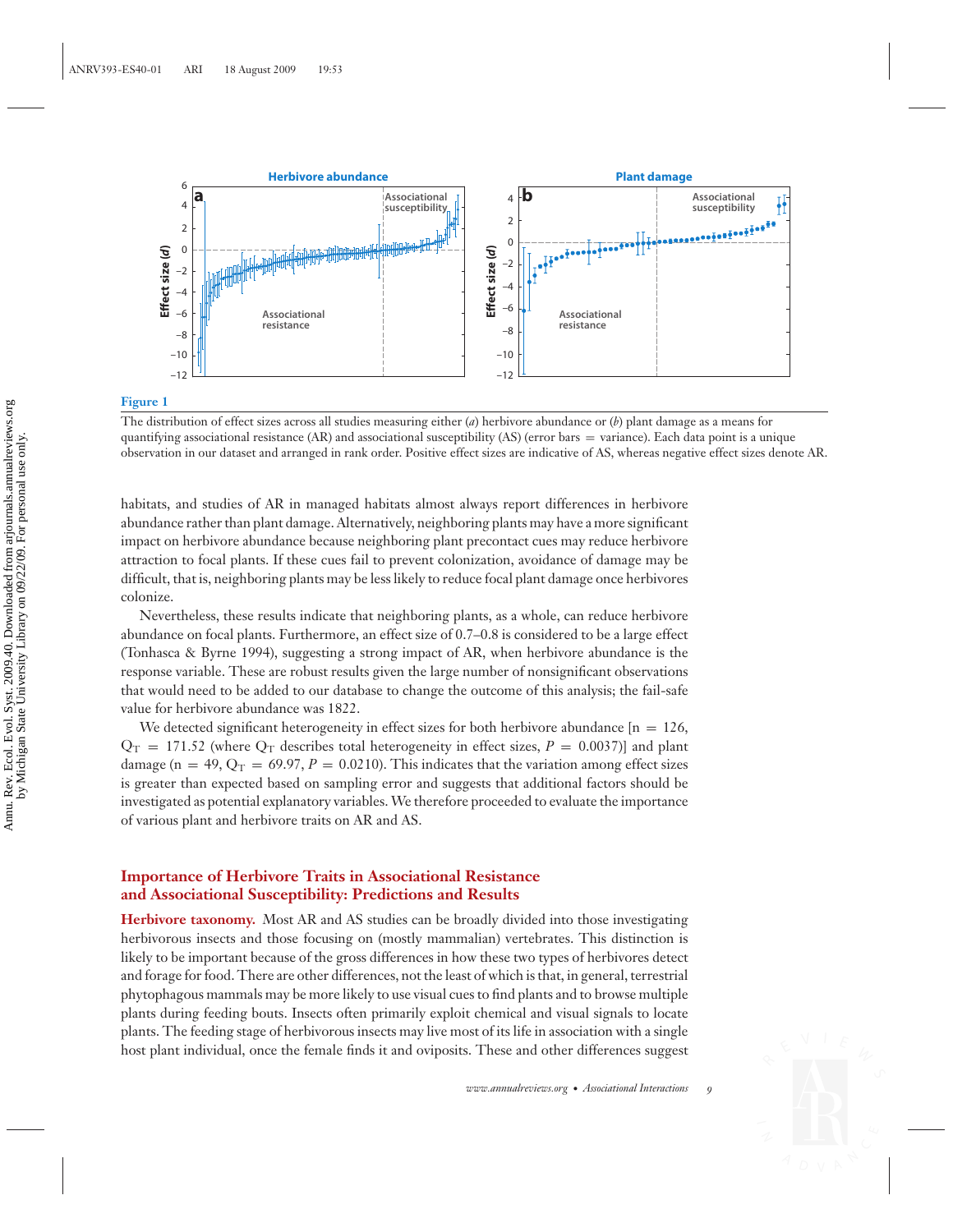that the key mechanisms leading to AR or AS may be distinct for mammals and insects. Thus, we predicted that AR and AS involving insects and mammals should differ.

Our meta-analysis supported the prediction that AR and AS interactions involving insects and mammals should differ. Although AR and AS were observed in plant associations involving both mammals and insects, AS was more likely in interactions involving herbivorous insects and AR more likely in those involving mammals (Figure 2*a*;  $Q_B$  = 4.04,  $P$  < 0.05). This may reflect



#### **Figure 2**

The effects of herbivore taxonomy (*a*), insect feeding guild (*b*), and herbivore diet breadth (*c*) on associational resistance and susceptibility (responses variables = plant damage, herbivore abundance, and herbivore abundance, respectively). Error bars = 95% bootstrap confidence intervals. Numbers below error bars represent the number of observations used to calculate effect sizes in each category. Because the significance of effect sizes can be assessed based on whether or not their confidence interval overlaps zero, a dotted line is included at zero to visually interpret the significance of each effect size.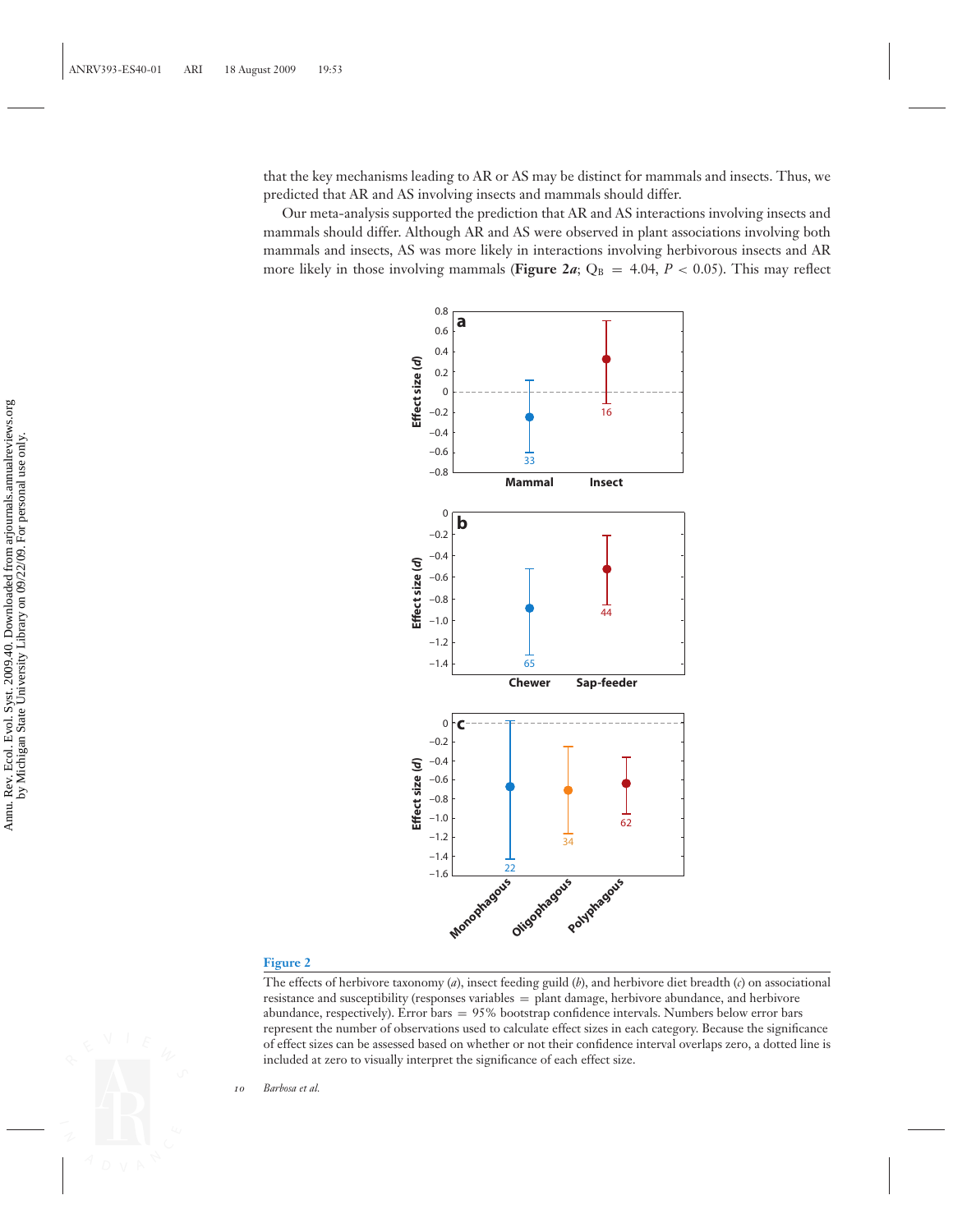the predominance of studies on vertebrate herbivores that focused on the importance of spines of neighboring plants in providing AR to focal plants, against vertebrate herbivores, and the relative ease with which the impact of spines can be demonstrated.

**Feeding guild.** Some of the more likely mechanisms for AR rely on the attractant, repellant, or masking effects of volatiles produced by neighboring plants. Visual cues like color, leaf shape, and so on, also are important and may work in concert with olfactory cues (Patt & Setamou 2007). However, there is relatively little data suggesting that species in different ´ feeding guilds respond in significantly different ways to plant chemicals or most morphological traits. Thus, we predicted no differences in the occurrence of AR or AS based on feeding guild. A significant negative overall effect size indicates that the impact of both leaf-chewers and piercing-sucking insects is reduced as a result of specific plant associations (**Figure 2***b*). However, there was no significant difference in the effect of plant associations on the two feeding guilds (df = 1,  $Q_B$  = 1.78, *P* > 0.1827), supporting our prediction that herbivores in different feeding guilds do not respond differently to specific plant associations. Our results suggest that the plant traits used by both chewing and piercing-sucking insects or their responses to those traits are not sufficiently different to influence the impact of plant associations with regard to AR and AS.

**Diet breadth.** The diet breadth of herbivores also may determine whether a specific plant association will result in AR or AS. For example, one might assume that AR and AS are more likely if herbivores are polyphagous because they may respond to both focal and neighboring plants and do so differentially.

In contrast, monophagous herbivores appear to discriminate host plant quality more effectively than polyphagous species and exhibit greater behavioral efficiency in host finding. Further, monophages may respond more acutely to plant signals (Bernays 1998, Janz & Nylin 1997). However, monophagous herbivores may be just as readily influenced by neighboring nonhost plants even though, typically, they are attracted to only a single or a few plant species. That is, attraction of a monophagous herbivore to a host plant may involve the simultaneous influences of host traits that attract and neighboring nonhost traits that repel (Hamback et al. 2000). Thus, the presence of neighboring plants may lead a greater abundance on monophagous herbivores on the focal plant (AS), not because it attracts them to the immediate area but because when herbivores are in the area it repels them and they are more likely to move toward and aggregate on their focal plant host. Thus, we predicted that diet breadth should not influence the likelihood of AR and AS, although the mechanisms and the nature of the interactions involving monophagous and polyphagous herbivores may differ.

Our meta-analysis supported the prediction that diet breadth of an herbivore should not influence the likelihood of AR or AS (**Figure 2***c*;  $Q_B = 0.06$ ,  $P = 0.9697$ ). These results are in contrast with quantitative reviews by Andow (1991) and Jactel et al. (2005) in which they concluded that specialist (monophagous and oligophagous) herbivores were more negatively affected by habitat diversification than polyphagous herbivores. However, unlike these studies, our focus was on the effects of having a particular plant adjacent to a focal plant, not the effects of habitat-wide plant diversity. We conclude that it may not be possible to predict the impact of specific plant associations on herbivore colonization or damage simply by knowing the diet breadth of an herbivore involved.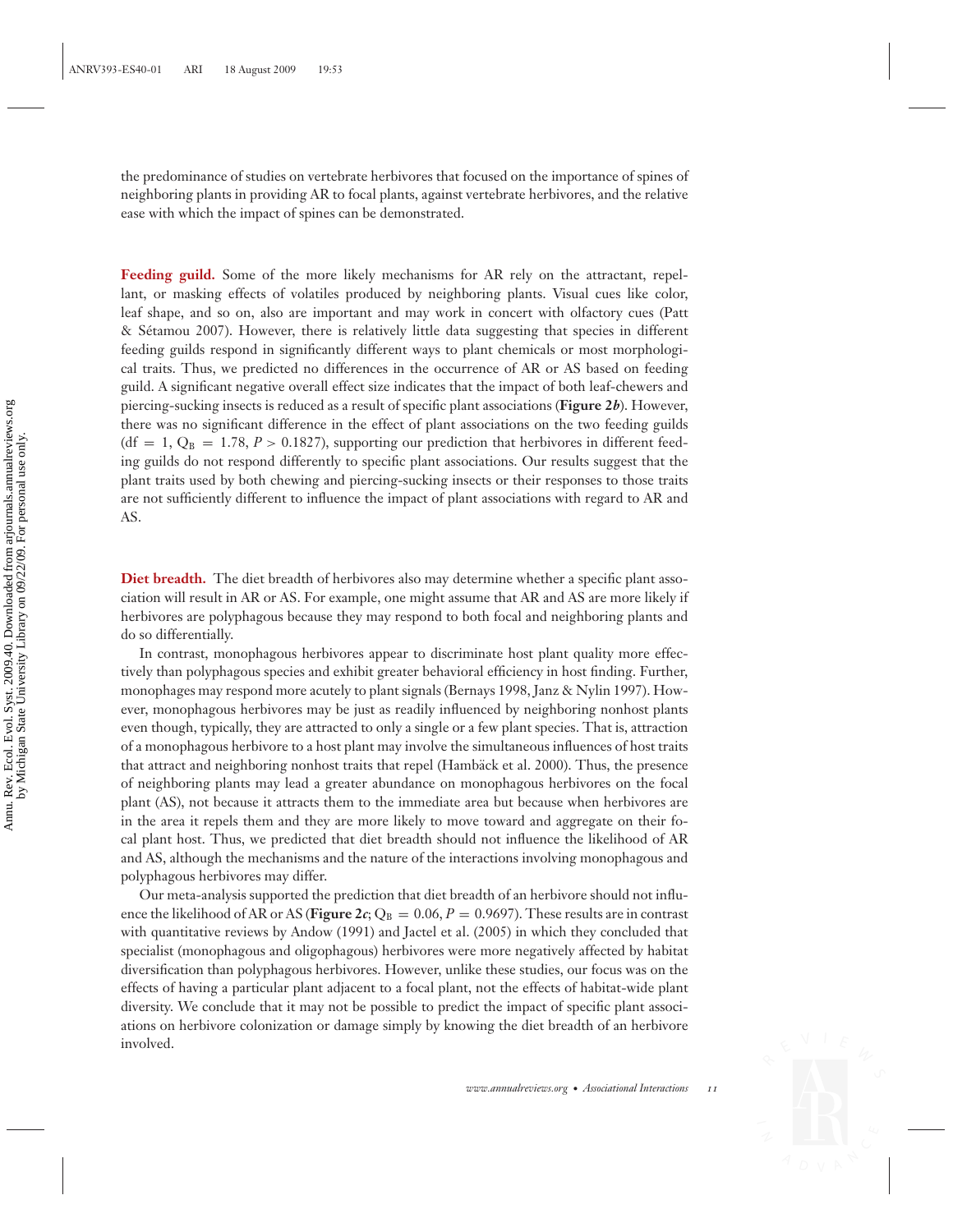## **Importance of Plant Traits in Associational Resistance and Associational Susceptibility: Predictions and Results**

**Palatability of neighboring plants.** Palatability of plants, whether based on nutritional quality or the type and quantity of antiherbivore defenses, may be critical determinants of AR and AS (Bergvall et al. 2006). Relatively unprotected and palatable focal plants are likely to enhance their fitness by associating with less palatable neighboring plants (Baraza et al. 2006, Callaway et al. 2005). Thus, one could assume that AR or AS should be likely when the neighboring plant is unpalatable to focal plant herbivores and either repels them from the area or results in a spill-over onto focal plants. Alternatively, the neighboring plant may be significantly more palatable (and attractive) to herbivores than the focal plant and act as a sink, reducing their impact on focal plants (that is, AR). Of course, implicit in these scenarios is that focal and neighboring plants share herbivores (Thomas 1986, White & Whitham 2000). Similarly, traits other than palatability also may be important in the likelihood of AR or AS. Thus, we predicted that palatability of the neighboring plant should influence the likelihood of AR or AS.

Our meta-analysis generally supported the prediction that the palatability of neighboring plants should influence the likelihood of AR and AS. In general, our analysis indicated that AR is most likely when the neighboring plant is unpalatable relative to the focal plant and that AS is most likely when the neighboring plant is palatable. Neighboring plant palatability significantly affected insect herbivore abundance (**Figure 3***a*;  $Q_B = 5.07$ ,  $P < 0.05$ ) and plant damage by mammalian herbivores (**Figure 3***b*;  $Q_B = 10.58$ ,  $P = 0.0011$ ), but not plant damage by insect herbivores (**Figure 3***c*;  $Q_B = 0.15$ ,  $P = 0.70$ ). Herbivore abundance on focal plants declined when unpalatable neighbors were present (AR) but did not differ in the presence of palatable neighbors (e.g., **Figure 3***a*). When plant damage was measured, unpalatable neighbors provided AR, and having palatable neighbors resulted in AS (e.g., **Figure 3***b*). However, when we separately analyzed the effect of plant palatability on the abundance of polyphagous insects, we found no significant effect. This suggests that species with narrower host ranges are driving this effect (the effect of neighboring plant palatability on polyphagous insect abundance:  $Q_B = 1.17$ ,  $P = 0.2779$ .

**Taxonomic similarity.** The degree to which a focal plant and its neighbor are taxonomically related also may play an important role in determining the likelihood of AR and AS (Moore et al. 1991). Focal and neighboring plants that are closely related may be more likely to share herbivores. Therefore, one might logically assume that taxonomically related plants may be more likely to be involved in AS interactions, whereas taxonomically dissimilar plants may be more likely to interact in ways that lead to AR. In managed habitats there may be fewer arthropod pests when plants are associated with other taxonomically or genetically different plants (Andow 1991, Tonhasca & Byrne 1994). Thus, we predicted that the relatedness of neighboring and focal plants should influence the likelihood of AR and AS.

Results on the influence of plant taxonomic relatedness were equivocal. Plant taxonomic relatedness affected herbivore abundance (**Figure 3***d*;  $Q_B = 12.77$ ,  $P < 0.05$ ) but not plant damage (**Figure 3***e*;  $Q_B = 4.17$ ,  $P > 0.5251$ ). When herbivore abundance was used as the response variable, we found AR among plants that were most distantly related (kingdom and class) and no impact of neighboring plants of the same family, genus, or species, a pattern that is somewhat consistent with our prediction in that we predicted that AR would be more likely between distantly related plants. For purposes of brevity we report the effects of taxonomic similarity using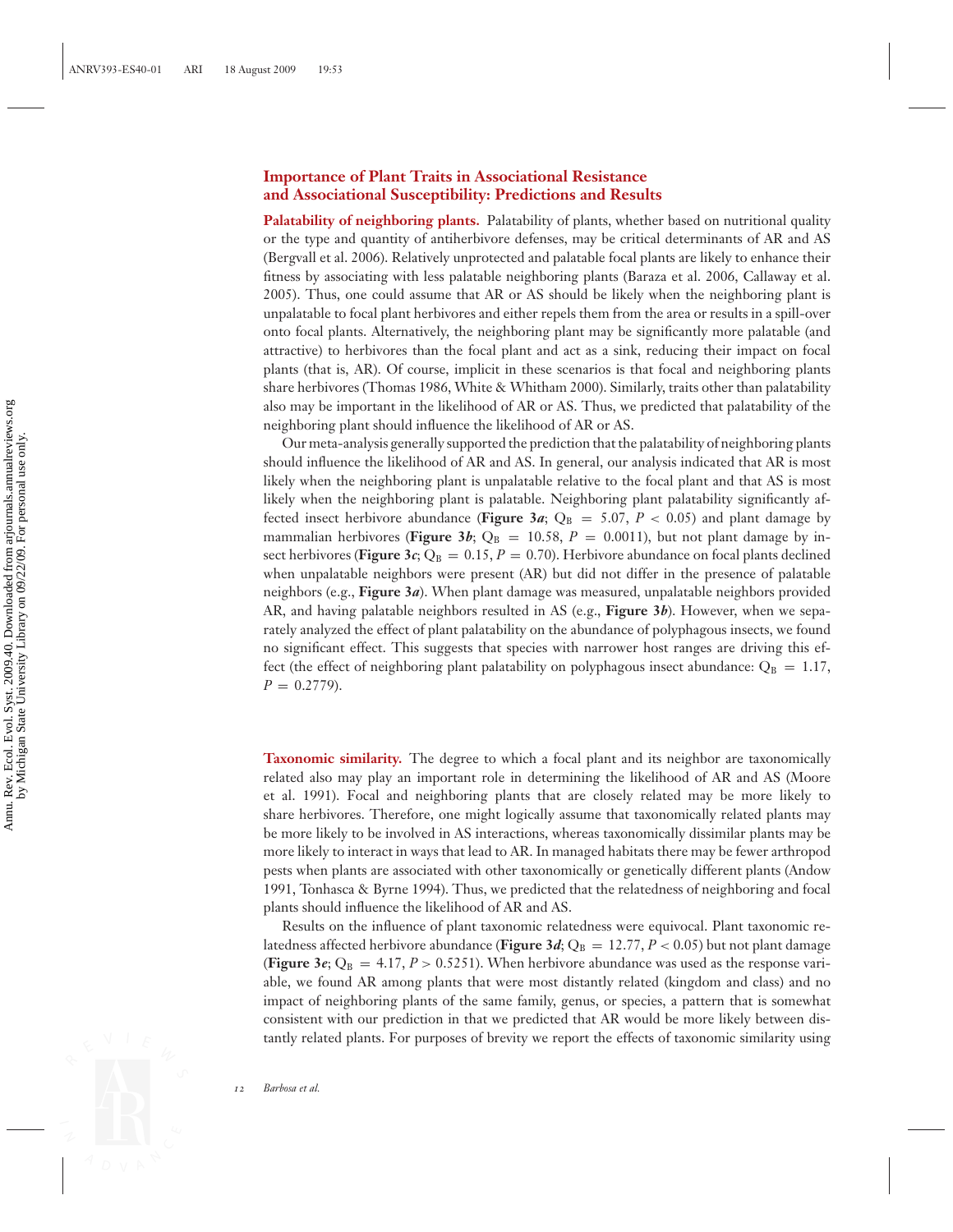

#### **Figure 3**

Impact of the palatability of neighboring plants (*a*-*c*) and plant taxonomic relatedness (*d*-*e*) on associational resistance and susceptibility (responses variables = insect herbivore abundance, mammalian herbivore damage, insect herbivore damage, overall abundance, and overall damage, respectively). Error bars = 95% bootstrap confidence intervals. Numbers below error bars represent the number of observations used to calculate effect sizes in each category. Because the significance of effect sizes can be assessed based on whether or not their confidence interval overlaps zero, a dotted line is included at zero to visually interpret the significance of each effect size.

the entire dataset. However, if the dataset is subdivided according to herbivore taxonomy (that is, insect or mammal) or neighboring plant palatability, the results are qualitatively the same.

For an analysis of the effects of habitat management (e.g., agricultural systems) on the strength of AR and AS, see **Supplemental Text 3**.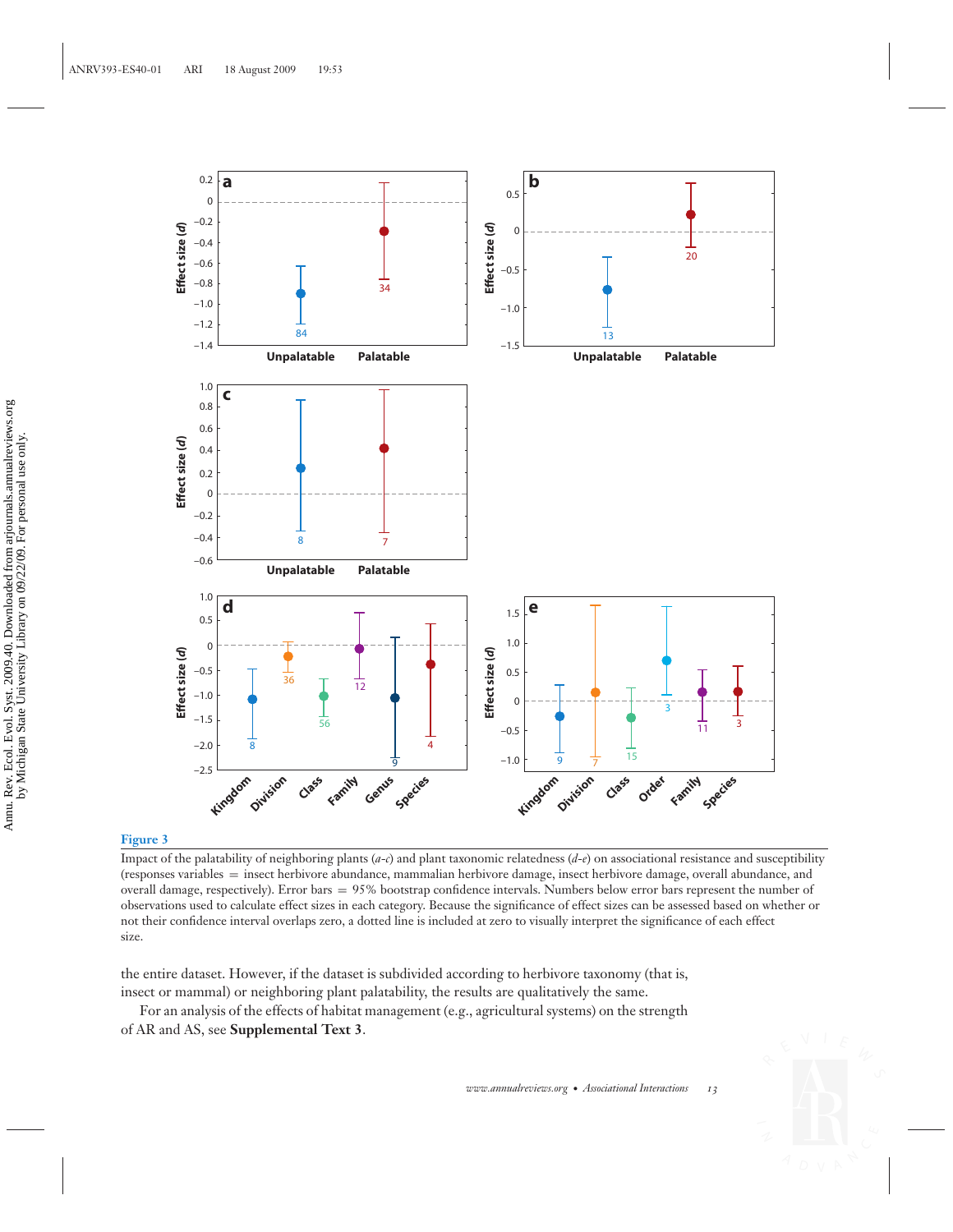## **ASSOCIATIONAL RESISTANCE AND SUSCEPTIBILITY: EXPANDING THE CONCEPT**

## **Associational Resistance and Associational Susceptibility among Herbivores**

How broadly should AR and AS interactions be applied? In general, associational interactions have been observed and reported with regard to changes in detection and vulnerability of plants to herbivores. However, significantly less attention has been given to the idea that associations among herbivores may influence the likelihood of detection by, and/or vulnerability to, predators, pathogens, parasites, or parasitoids and, thus, may result in AR or AS (but see Redman & Scriber 2000). The potential for AR or AS due to the co-occurrence of particular herbivores is distinct from the idea that differential responses of natural enemies can mediate (or act as a mechanism that results in) AR or AS between plants (Stiling et al. 2003). In contrast, an example of AS among herbivores is provided by Stenberg et al. (2007) who found that associations of the perennial herb *Filipendula ulmaria* and purple loostrife *Lythrum salicaria* affect levels of herbivory because the hymenopteran parasitoid *Asecodes mento* attacks two conspecific chrysomelid beetles (*Galerucella tenella* on *F. ulmaria* and *G. calmariensis* on *L. salicaria*). Parasitism of *G. tenella* was negatively correlated with percentage leaf area consumed of *F. ulmaria*. Mixed populations of *F. ulmaria* and *L. salicaria* supported higher densities of their shared parasitoid *A. mento*, and air from flowerbearing *F. ulmaria* stems attracted more than twice as many gravid *A. mento* females as air from flower bearing *L. salicaria*.

Barbosa & Caldas (2007) provided indirect evidence suggesting that AS occurs among a large number of co-occurring herbivores. Lepidopteran larvae shared traits that enhanced their parasitism by a suite of parasitoids, suggesting the potential for AS. Other mechanisms leading to AR or AS are highlighted by Shiojiri et al. (2001) and Heimpel et al. (2003), although their research did not specifically focus on AR or AS. These are potential mechanisms based on differential allocation and survival of parasitoid eggs in different hosts and differences in volatiles (affecting parasitoid host-finding) emitted from plants with one or two herbivore hosts.

Interestingly, analogous phenomena have been known for many years. In Batesian mimicry, the association of model and mimic herbivores protects against predators. Sharing of morphological traits by vulnerable and defended species reduces predation of the vulnerable species (that is, results in AR).

## **Associational Resistance and Associational Susceptibility from a Landscape Perspective**

In managed habitats, the concepts of AR and AS have been expanded in that AR and AS are assumed to be achievable either by the use of adjacent plants in the plots or by the use of patches of noncrop plants adjacent to the focal crop plot. We suggest that AR or AS also may occur at even larger spatial scales, that is, at a landscape level. Even after three decades of research we still do not know the effective distance at which neighboring plants influence focal plants (but see Evans 1983). This may be, in part, because we were asking the wrong question. Rather than asking, at what distance are AR and AS effective, it may be more useful to ask, do the types of mechanisms that bring about AR and AS at different spatial scales differ? For example, AR that is dependent on induced volatiles and priming would likely only be effective for focal and neighboring plants in close proximity. Other mechanisms such as the relative abundance of focal and neighboring plants may be applicable to landscape level AR or AS.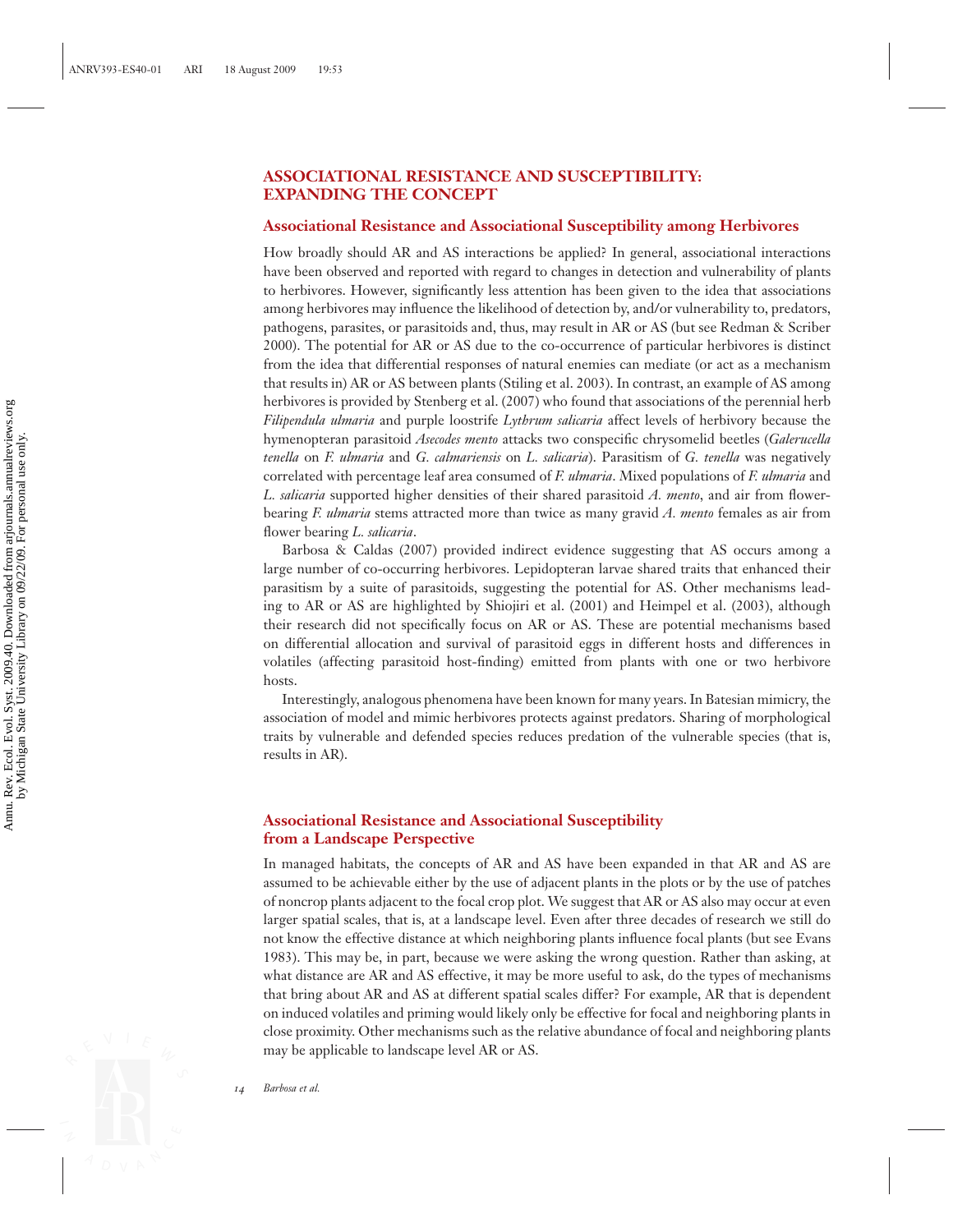Similarly, relatively immobile herbivores may respond to differences in plant composition at small scales, whereas perception by large or highly mobile herbivores may occur on a larger scale. The scale of animal movement may determine the likelihood of landscape-level AR or AS (Grez & Gonzalez 1995). Banks (1998) found that of three herbivores, the most dispersive (mobile) species showed no response to the small-scale fragmentation treatment. In general, there may be a similar optimal scale at which one should expect particular herbivores to be affected by the association of plants.

Identifying the role of the landscape may be important in predicting the strength and direction of associational responses of herbivores (Thies et al. 2003). Landscape-level AS might be likely if critical resources needed by herbivores are available in the surrounding habitats (such as the habitats that border some crop fields), or if overwintering survival is enhanced in surrounding habitats. Nearby habitats that do not enhance resource availability for herbivores may lead to landscape level AR. For example, grape cluster infestation by grape berry moth is lower in vineyards that are next to grass fields compared to ones bordering woodland habitats. The latter harbor an alternate plant host of the pest (Botero-Garcés & Isaacs 2004). Nearby habitats also may act as dispersal barriers between crop fields (Bhar & Fahrig 1998) and provide landscape-level AR for focal crop plants.

An adjacent habitat also may facilitate AR by providing critical resources for natural enemies of the herbivores in a focal habitat. Predators or parasitoids may have alternate hosts/prey or use some other resources found in surrounding habitats, which help maintain an abundant population. Alternatively, natural enemy populations may build up in adjacent habitats and spill-over into an adjacent focal habitat, via at least three basic mechanisms: (*a*) simple diffusion or spread from areas of high predator density into an adjacent habitat, (*b*) movement of natural enemies in response to temporal shifts in prey availability in an adjacent habitats, or (*c*) the complementary use by natural enemies of resources found in both habitats (Rand et al. 2006).

An example of the latter mechanism involves the parasitoid *Anagrus epos* that is only effective as a biological control agent of a grape pest in vineyards located near to native habitats, even if they occur some distance from the vineyard (Doutt & Nakata 1973). The presence of an alternative host in native riparian habitats maintains high parasitoid densities. The likelihood of natural enemy buildup and spill-over leading to AR depends on whether herbivores in both habitats share natural enemies and on the relative abundance of herbivore and natural enemy populations in each habitat. Ultimately, landscape differences in the occurrence of AR or AS will depend on whether adjacent patches or habitats provide complementary resources for herbivores or natural enemies and how herbivore and natural enemy behavior and movement reflects a response to differential resource distributions across the landscape. Movement of herbivores (or their natural enemies) to and from adjacent habitats and the spatial and temporal availability of resources in adjacent habitats are among the other factors that are likely to determine landscape-level impacts of AR and AS.

## **EPILOGUE**

Annu. Rev. Ecol. Evol. Syst. 2009.40. Downloaded from arjournals.annualreviews.org<br>by Michigan State University Library on 09/22/09. For personal use only. Annu. Rev. Ecol. Evol. Syst. 2009.40. Downloaded from arjournals.annualreviews.org by Michigan State University Library on 09/22/09. For personal use only.

> In conclusion, the large number of direct and indirect interactions affecting the fitness of adjacent interacting species makes it difficult to predict the relative importance of any particular interaction like AR or AS. The long-term benefit or detriment to the focal plant experiencing AR or AS (whether reflected in overall change in fitness or in yield) will depend on the outcome of other concurrent or subsequent direct or indirect interactions between the plants. The strength, consistency, and relative impact of AR or AS on plant fitness also are likely to vary temporally and spatially as environmental conditions and herbivore and plant abundance change. Furthermore, the impact of herbivory is dependent on the relative fitness value of lost tissues and/or the ability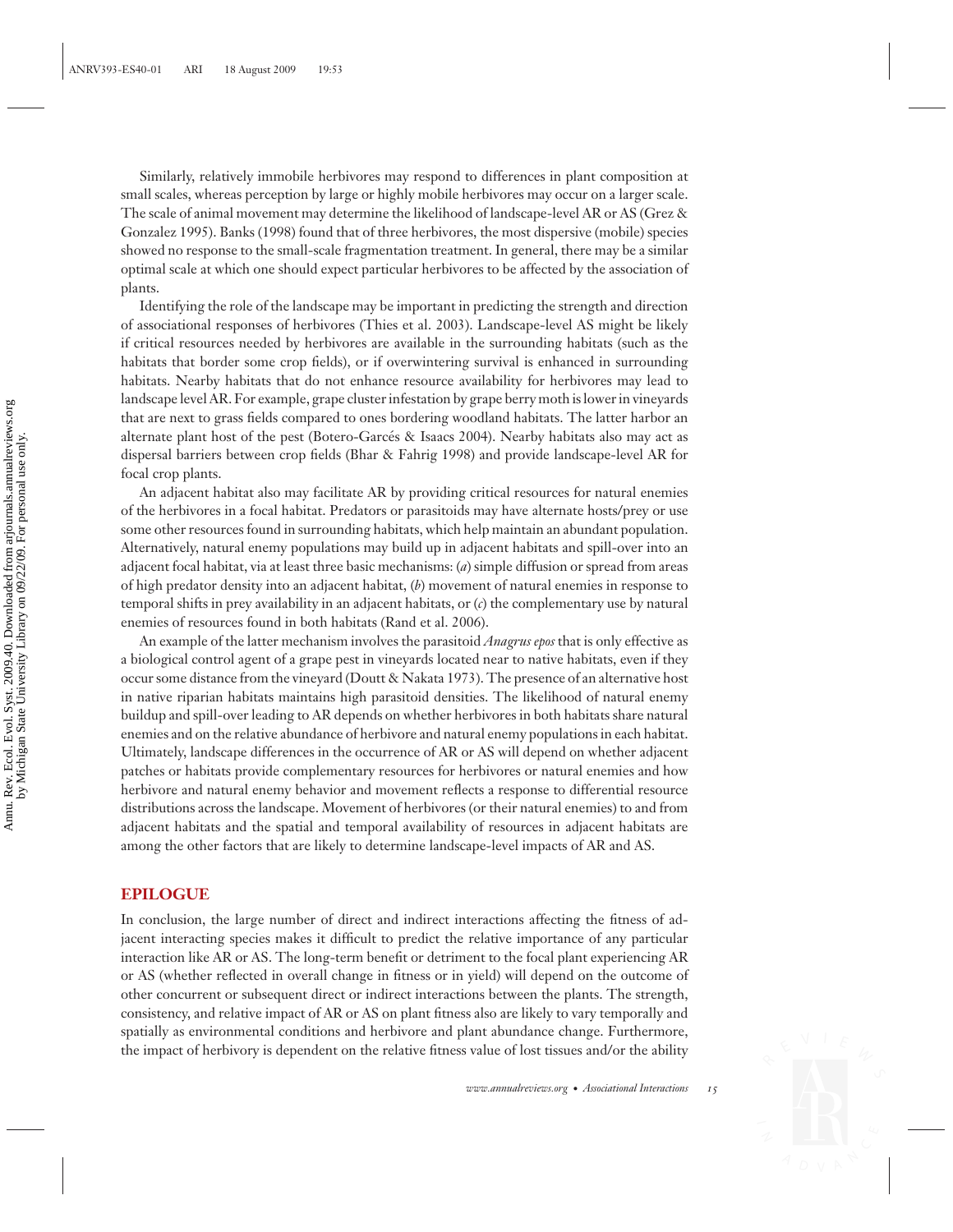of plants to cope with damage via mechanisms such as plant tolerance, plant compensation, and plant defense. Indeed, there are few studies on long-term population and community-level effects of AR and AS, and this is perhaps where our efforts should be directed.

#### **DISCLOSURE STATEMENT**

The authors are not aware of any affiliations, memberships, funding, or financial holdings that might be perceived as affecting the objectivity of this review.

## **ACKNOWLEDGMENTS**

We thank Miles Lepping, Laura Moore, Carlo Moreno, and Gwen Shlichta for their contributions to the completion of this review. In addition, we express our appreciation for reviews of drafts of this review by Eric Lind, Megan Paustian, Anurag Agrawal, Rick Karban, and Peter Hambäck. The senior author (PB) expresses special thanks to Ian Kaplan for his invaluable inputs, assistance in improving the several drafts of this review, and completing the work required to ensure the publication of this review.

#### **LITERATURE CITED**

- Adler LS. 2000. Alkaloid uptake increases fitness in a hemiparasitic plant via reduced herbivory and increased pollination. *Am. Nat.* 156:92–99
- Agrawal AA. 2004. Resistance and susceptibility of milkweed: competition, root herbivory, and plant genetic variation. *Ecology* 85:2118–33
- Agrawal AA, Van Zandt PA. 2003. Ecological play in the coevolutionary theater: genetic and environmental determinants of attack by a specialist weevil on milkweed. *J. Ecol.* 91:1049–59
- Agrawal AA, Lau JA, Hamback PA. 2006. Community heterogeneity and the evolution of interactions between ¨ plants and insect herbivores. *Q. Rev. Biol.* 81:349–76

Andow DA. 1991. Vegetational diversity and arthropod population response. *Annu. Rev. Entomol.* 36:561–86 Atsatt PR, O'Dowd DJ. 1976. Plant defense guilds. *Science* 193:24–29

- Augner M, Tuomi J, Rousi M. 1997. Effects of defoliation on competitive interactions in European white birch. *Ecology* 78:2369–77
- Ayres E, Dromph KM, Cook R, Ostle N, Bardgett RD. 2007. The influence of below-ground herbivory and defoliation of a legume on nitrogen transfer to neighbouring plants. *Func. Ecol.* 21:256–63
- Bach CE. 1980a. Effects of plant density and diversity on the population dynamics of a specialist herbivore, the striped cucumber beetle *Acalymma vittata* (Fab.). *Ecology* 61:1515–30

Bach CE. 1980b. Effects of plant diversity and time of colonization on an herbivore-plant interaction. *Oecologia* 44:319–26

- Bakker ES, Olff H, Vandenberghe C, De Maeyer K, Smit R, et al. 2004. Ecological anachronisms in the recruitment of temperate light-demanding tree species in wooded pastures. *J. Appl. Ecol.* 41:571–82
- Banks JE. 1998. The scale of landscape fragmentation affects herbivore response to vegetation heterogeneity. *Oecologia* 117:239–46
- Baraza E, Zamora R, Hodar JA. 2006. Conditional outcomes in plant-herbivore interactions: neighbours ´ matter. *Oikos* 113:148–56
- Barbosa P, Caldas A. 2007. Seasonal patterns of parasitism and differential susceptibility among species in macrolepidopteran assemblages on *Salix nigra* (Marsh) and *Acer negundo* L. *Ecol. Entomol.* 32:181–87
- Barton KE, Bowers MD. 2006. Neighbor species differentially alter resistance phenotypes in *Plantago*. *Oecologia* 150:442–52
- Bergvall UA, Rautio P, Kesti K, Tuomi J, Leimar O. 2006. Associational effects of plant defenses in relation to within- and between-patch food choice by a mammalian herbivore: neighbor contrast susceptibility and defense. *Oecologia* 147:253–60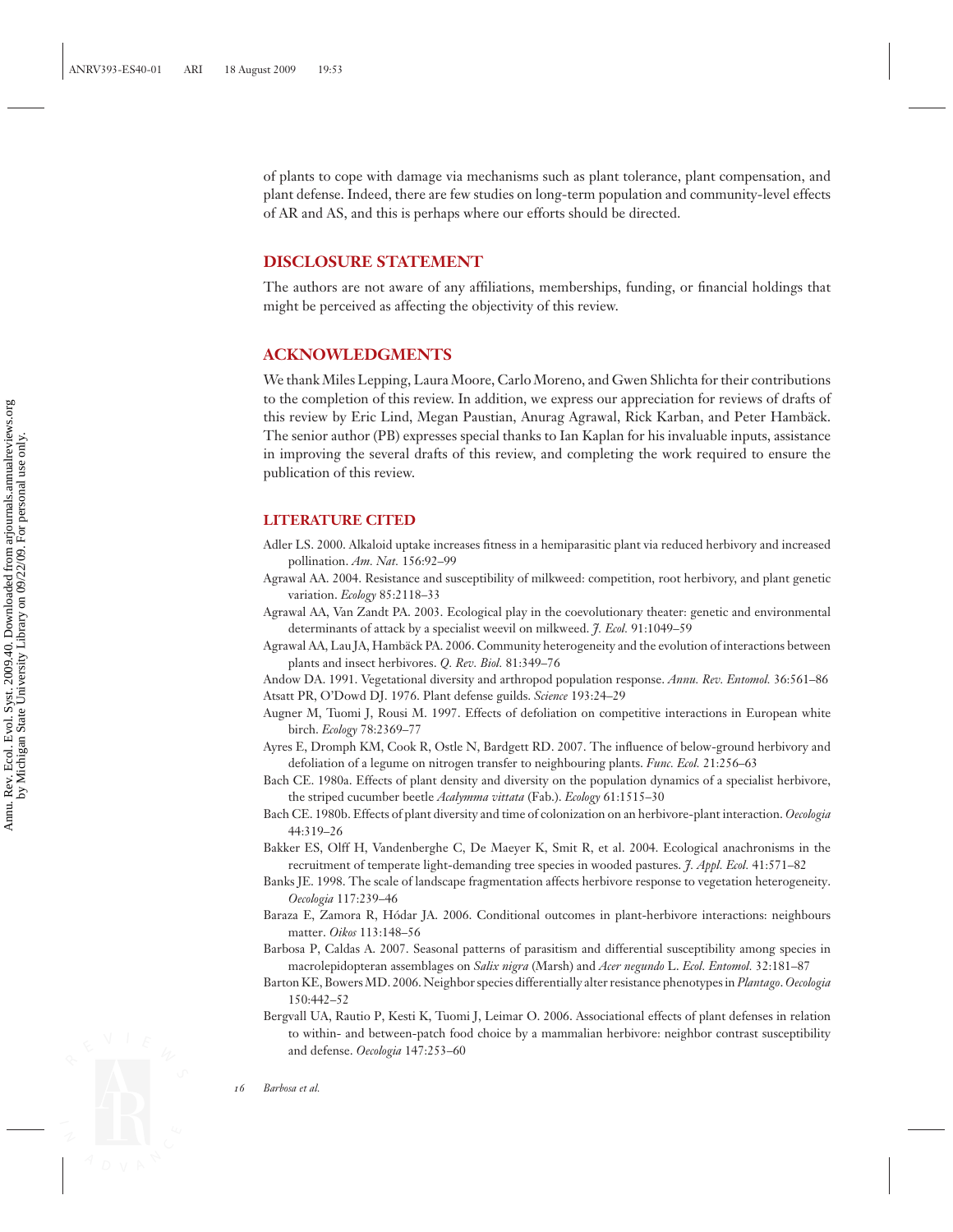- Bernays EA. 1998. The value of being a resource specialist: behavioral support for a neural hypothesis. *Am. Nat.* 151:451–64
- Bhar R, Fahrig L. 1998. Local vs. landscape effects of woody field borders as barriers to crop pest movement. *Cons. Ecol.* 2:3 (**http://www.ecologyandsociety.org/vol2/iss2/art3**)
- Botero-Garcés N, Isaacs R. 2004. Influence of uncultivated habitats and native host plants on cluster infestation by grape berry moth, *Endopiza viteana* Clemens (Lepidoptera: Tortricidae), in Michigan vineyards. *Environ. Entomol.* 33:310–19
- Callaway RM. 1995. Positive interactions among plants. *Bot. Rev.* 61:306–49
- Callaway RM, Kikodze D, Chiboshvili M, Khetsuriani L. 2005. Unpalatable plants protect neighbors from grazing and increase plant community diversity. *Ecology* 86:1856–62
- Coll M, Bottrell DG. 1994. Effects of nonhost plants on an insect herbivore in diverse habitats. *Ecology* 75:723–31
- Cromartie WJ Jr. 1975. The effect of stand size and vegetational background on the colonization of cruciferous plants by herbivorous insects. *J. Appl. Ecol.* 12:517–33
- Dakora FD. 2003. Defining new roles for plant and rhizobial molecules in sole and mixed plant cultures involving symbiotic legumes. *New Phytol.* 158:39–49
- den Belder E, Elderson J, Vereijken PFG. 2000. Effects of undersown clover on host-plant selection by *Thrips tabaci* adults in leek. *Entomol. Exper. Appl.* 94:173–82
- Dicke M. 1994. Local and systemic production of volatile herbivore-induced terpenoids: their role in plantcarnivore mutualism. *J. Plant Physiol.* 143:465–72
- Dicke M, Agrawal AA, Bruin J. 2003. Plants talk, but are they deaf? *Trends Plant Sci.* 8:403–5
- Dolch R, Tscharntke T. 2000. Defoliation of alders (*Alnus glutinosa*) affects herbivory by leaf beetles on undamaged neighbors. *Oecologia* 125:504–11
- Doutt RL, Nakata J. 1973. The *Rubus* leafhopper and its egg parasitoid: an endemic biotic system useful in grape-pest management. *Environ. Entomol.* 2:381–86
- Engelberth J, Alborn HT, Schmelz EA, Tumlinson JH. 2004. Airborne signals prime plants against insect herbivore attack. *Proc. Natl. Acad. Sci. USA* 101:1781–85
- Evans EW. 1983. The influence of neighboring hosts on colonization of prairie milkweeds by a seed−feeding bug. *Ecology* 64:648–53
- Farmer EE. 2001. Surface-to-air signals. *Nature* 411:854–56
- Finch S, Billiald H, Collier RH. 2003. Companion planting—do aromatic plants disrupt host-plant finding by the cabbage root fly and the onion fly more effectively than non-aromatic plants? *Entomol. Exper. Appl.* 109:183–95
- Frost CJ, Hunter MD. 2007. Recycling of nitrogen in herbivore feces: plant recovery, herbivore assimilation, soil retention, and leaching losses. *Oecologia* 151:42–53
- Futuyma DJ, Wasserman SS. 1980. Resource concentration and herbivory in oak forests. *Science* 210:920–22
- Gagnon P, Himmelman JH, Johnson LE. 2003. Algal colonization in urchin barrens: defense by association during recruitment of the brown alga *Agarum cribrosum*. *J. Exper Mar. Biol.* 290:179–96
- Gold CS, Altieri MA, Bellotti AC. 1990. Direct and residual effects of short duration intercrops on the cassava whiteflies *Aleurotrachelus socialis* and *Trialeurodes variabilis* (Homoptera, Aleyrodidae) in Colombia. *Agric. Ecosys. Environ.* 32:57–67
- Gomez JM, Hodar JA, Zamora R, Castro J, Garcia D. 2001. Ungulate damage on Scots pines in Mediterranean ` environments: effects of association with shrubs. *Can. J. Bot.* 79:739–46
- Gonzalez-Teuber M, Gianoli E. 2008. Damage and shade enhance climbing and promote associational resis- ´ tance in a climbing plant. *J. Ecol.* 96:122–26
- Grez AA, Gonzalez RH. 1995. Resource concentration hypothesis–effect of host-plant patch size on density of herbivorous insects. *Oecologia* 103:471–74
- Hamback PA, Beckerman AP. 2003. Herbivory and plant resource competition: a review of two interacting interactions. *Oikos* 101:26–37
- Hambäck PA, Agren J, Ericson L. 2000. Associational resistance: insect damage to purple loosestrife reduced in thickets of sweet gale. *Ecology* 81:1784–94
- Harmon JP, Ives AR, Losey JE, Olson AC, Rauwald KS. 2000. *Coleomegilla maculata* (Coleoptera: Coccinellidae) predation on pea aphids promoted by proximity to dandelions. *Oecologia* 125:543–48

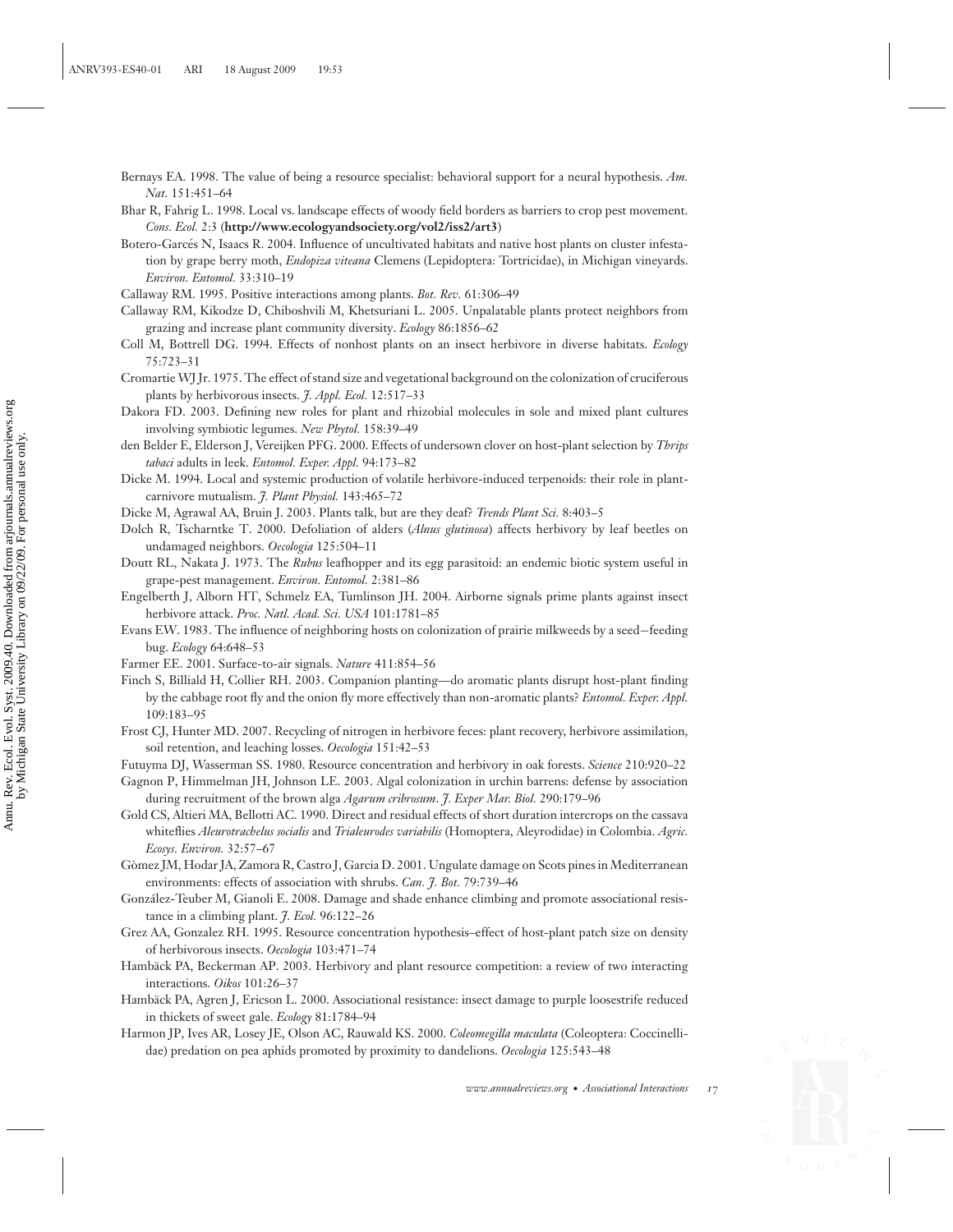Hay ME. 1986. Associational plant defenses and the maintenance of species diversity: turning competitors into accomplices. *Am. Nat.* 128:617–41

Heil M, Kost C. 2006. Priming of indirect defences. *Ecol. Lett.* 9:813–17

- Heimpel GE, Neuhauser C, Hoogendoorn M. 2003. Effects of parasitoid fecundity and host resistance on indirect interactions among hosts sharing a parasitoid. *Ecol. Lett.* 6:556–66
- Hjältén J, Danell K, Lundberg P. 1993. Herbivore avoidance by association-vole and hare utilization of woody-plants. *Oikos* 68:125–31
- Holmes DM, Barrett GW. 1997. Japanese beetle (*Popillia japonica*) dispersal behavior in intercropped vs. monoculture soybean agroecosystems. *Am. Midl. Nat.* 137:312–19
- Hopper KR, King EG, 1984. Feeding and movement on cotton of *Heliothis* species (Lepidoptera: Noctuidae) parasitized by *Microplitis croceipes* (Hymenoptera: Braconidae). *Environ. Entomol.* 13:1654–60
- Jactel H, Brockerhoff E, Duelli P. 2005. A test of the biodiversity-stability theory: meta-analysis of tree species diversity effects on insect pest infestations, and re-examination of responsible factors. In *Forest Diversity and Function*, ed. M Scherer-Lorenzen, C Korner, ED Schulze, ¨ *Ecol. Stud.* 176:235–62. Berlin: Springer-Verlag
- Janz N, Nylin S. 1997. The role of female search behavior in determining host plant range in plant feeding insects: a test of the information processing hypothesis. *Proc. R. Soc. London Ser. B* 264:701–7
- Jones D, Jones G, Van Steenwyk RA, Hammock BD. 1982. Effect of the parasite *Copidosoma truncatellum* on development of its host *Trichoplusia ni*. *Ann. Entomol. Soc. Am.* 75:7–11
- Karban R. 2001. Communication between sagebrush and wild tobacco in the field. *Biochem. Syst. Ecol.* 29:995– 1005
- Karban R. 2007. Associational resistance for mule's ears with sagebrush neighbors. *Plant Ecol.* 191:295–303
- Karban R, Maron J. 2002. The fitness consequences of interspecific eavesdropping between plants. *Ecology* 83:1209–13
- Karban R, Maron J, Felton GW, Ervin G, Eichenseer H. 2003. Herbivore damage to sagebrush induces wild tobacco: evidence for eavesdropping between plants. *Oikos* 100:325–33
- Karban R, Huntzinger M, McCall AC. 2004. The specificity of eavesdropping on sagebrush by other plants. *Ecology* 85:1845–52
- Karban R, Shiojiri K, Huntzinger M, McCall AC. 2006. Damage-induced resistance in sagebrush: volatiles are key to intra- and interplant communication. *Ecology* 87:922–30
- Kessler A, Baldwin IT. 2001. Defensive function of herbivore-induced plant volatile emissions in nature. *Science* 291:2141–44
- Kessler A, Halitschke R Diezel C, Baldwin IT. 2006. Priming of plant defense responses in nature by airborne signaling between *Artemisia tridentata* and *Nicotiana attenuata*. *Oecologia* 148:280–92
- Kosinski I. 1996. Content of cardenolide glycosides in*Convallaria majalis*L. from populations disturbed and not disturbed by cutting. *Polish J. Ecol.* 22:17-28 (Original not seen: cited in Roca-Pérez L, Pérez-Bermüdez P, Boluda R. 2002. Soil characteristics, mineral nutrients, biomass, and cardenolide production in *Digitalis obscura* wild populations. *J. Plant Nutrition* 25:2015–26)
- Kost C, Heil M. 2006. Herbivore-induced plant volatiles induce an indirect defense in neighbouring plants. *J. Ecol.* 94:619–28
- Laudien J, Wahl M. 1999. Indirect effects of epibiosis on host mortality: seastar predation on differently fouled mussels. *Mar. Ecol.* 20:35–47
- Lehtonen P, Helander M, Wink M, Sporer F, Saikkonen K. 2005. Transfer of endophyte-origin defensive alkaloids from a grass to a hemiparasitic plant. *Ecol. Lett.* 8:1256–63
- Letourneau DK. 1990. Abundance patterns of leafhopper enemies in pure and mixed stands. *Environ. Entomol.* 19:505–9
- Letourneau DK. 1995. Associational susceptibility: effects of cropping pattern and fertilizer on malawian bean fly levels. *Ecol. Appl.* 5:823–29
- Manson RH, Ostfeld RS, Canham CD. 2001. Long-term effects of rodent herbivores on tree invasion dynamics along forest-field edges. *Ecology* 82:3320–29
- Marques ESA, Price PW, Cobb NS. 2000. Resource abundance and insect herbivore diversity on woody fabaceous desert plants. *Environ. Entomol.* 29:696–703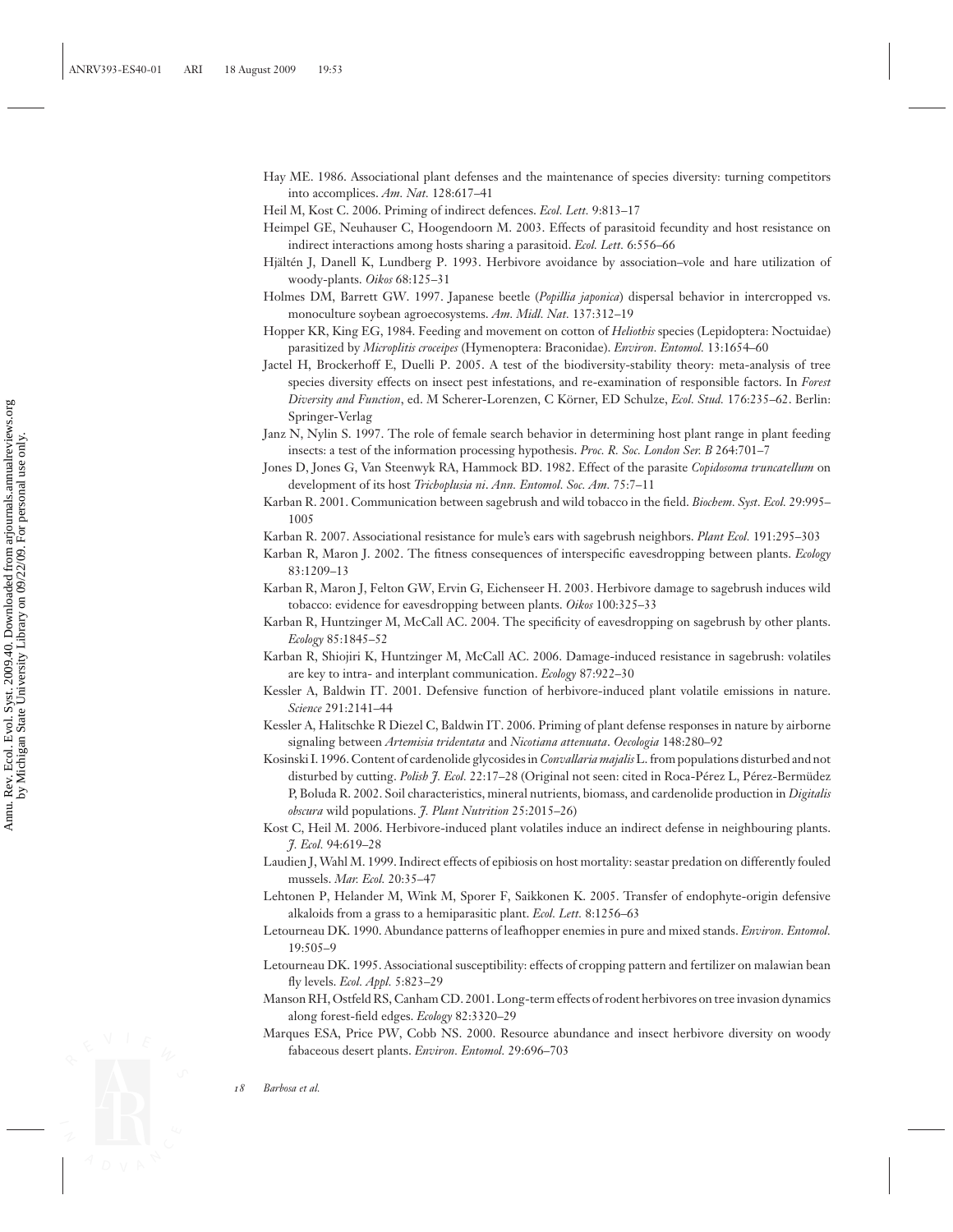- Marquis RJ, Lill JT, Piccinni A. 2002. Effect of plant architecture on colonization and damage by leaftying caterpillars of *Quercus alba*. *Oikos* 99:531–37
- Marvier M. 1998. A mixed diet improves performance and herbivore resistance of a parasitic plant. *Ecology* 79:1272–80
- McNaughton SJ. 1978. Serengeti ungulates: feeding selectivity influences the effectiveness of plant defense guilds. *Science* 199:806–7
- Moore R, Warrington S, Whittaker JB. 1991. Herbivory by insects on oak trees in pure stands compared with paired mixtures. *J. Appl. Ecol.* 28:290–304
- Mulder CPH, Ruess RW. 1998. Effects of herbivory on arrowgrass: interactions between geese, neighboring plants, and abiotic factors. *Ecol. Monogr.* 68:275–93
- Nauen R. 1995. Behavior modifying effects of low systemic concentrations of imidacloprid on *Myzus persicae* with special reference to an antifeeding response. *Pestic. Sci.* 44:145–53
- Osisanya EO. 1970. Effect of shade on the rate of infestation of *Triplochiton scleroxylon* by *Dichlidophlebia* species. *Entomol. Exp Appl.* 13:125–32
- Parker MA, Root RB. 1981. Insect herbivores limit habitat distribution of a native composite, *Machaeranthera canescens*. *Ecology* 62:1390–92
- Paschold A, Halitschke R, Baldwin IT. 2006. Using 'mute' plants to translate volatile signals. *Plant J.* 45:275–91
- Patt JM, Sétamou M. 2007. Olfactory and visual stimuli affecting host plant detection in *Homalodisca coagulata* (Hemiptera: Cicadellidae). *Environ. Entomol.* 36:142–50
- Perrin RM, Phillips ML. 1978. Some effects of mixed cropping on the population dynamics of insect pests. *Entomol. Exp. Appl.* 24:385–93
- Pfister CA, Hay ME. 1988. Associational plant refuges: convergent patterns in marine and terrestrial communities result from differing mechanisms. *Oecologia* 77:118–29
- Potting RPJ, Perry JN, Powell W. 2005. Insect behavioural ecology and other factors affecting the control efficacy of agro-ecosystem diversification strategies. *Ecol. Model.* 182:199–216
- Powell JE. 1989. Food consumption by tobacco budworm (Lepidoptera: Noctuidae) larvae reduced after parasitization by *Microplitis demolitor* or *M. croceipes* (Hymenoptera: Braconidae). *J. Econ. Entomol.* 82:408– 11
- Quiroz A, Pettersson J, Pickett JA, Wadhams LJ, Niemeyer HM. 1997. Semiochemicals mediating spacing behavior of bird cherry-oat aphid, *Rhopalosiphum padi*, feeding on cereals. *J. Chem. Ecol.* 23:2599–607
- Rand TA. 1999. Effects of environmental context on the susceptibility of*Atriplex patula* to attack by herbivorous beetles. *Oecologia* 121:39–46
- Rand TA, Tylianakis JM, Tscharntke T. 2006. Spillover edge effects: the dispersal of agriculturally subsidized insect natural enemies into adjacent natural habitats. *Ecol. Lett.* 9:603–14
- Rasmann S, Kollner TG, Degenhardt J, Hiltpold I, Toepfer S, Kuhlmann U, Gershenzon J, Turlings TCJ. ¨ 2005. Recruitment of entomopathogenic nematodes by insect-damaged maize roots. *Nature* 434:732–37
- Rausher MD. 1981. The effect of native vegetation on the susceptibility of *Aristolochia reticulata* (Aristolochiaceae) to herbivore attack. *Ecology* 62:1187–95
- Redman AM, Scriber JM. 2000. Competition between the gypsy moth, *Lymantria dispar*, and the northern tiger swallowtail, *Papilio canadensis*: interactions mediated by host plant chemistry, pathogens, and parasitoids. *Oecologia* 125:218–28
- Risch SJ. 1981. Insect herbivore abundance in tropical monocultures and polycultures: an experimental test of two hypotheses. *Ecology* 62:1325–40
- Root RB. 1973. Organization of a plant-arthropod association in simple and diverse habitats: the fauna of collards (*Brassica oleracea*). *Ecol. Monogr.* 43:95–124
- Rousset O, Lepart J. 2000. Positive and negative interactions at different life stages of a colonizing species (*Quercus humilis*). *J. Ecol.* 88:401–12
- Rosset P, Vandermeer J, Cano M, Varela PG, Snook A, Hellpap C. 1985. El frijol como cultivo trampa para el combate de *Spodoptera sunia* Guenee (Lepidoptera: Noctuidae) en platulas de tomate. *Agron. Costarric.* 9:99–102 (Original not seen; cited In Altieri MAA, Nicholl CI. 2004. *Biodiversity and Pest Management in Agroecosystems, second edition.* Binghamton, NY: Hawthorn Press)
- Russell FE, Louda SM. 2005. Indirect interaction between two native thistles mediated by an invasive exotic floral herbivore. *Oecologia* 146:373–84